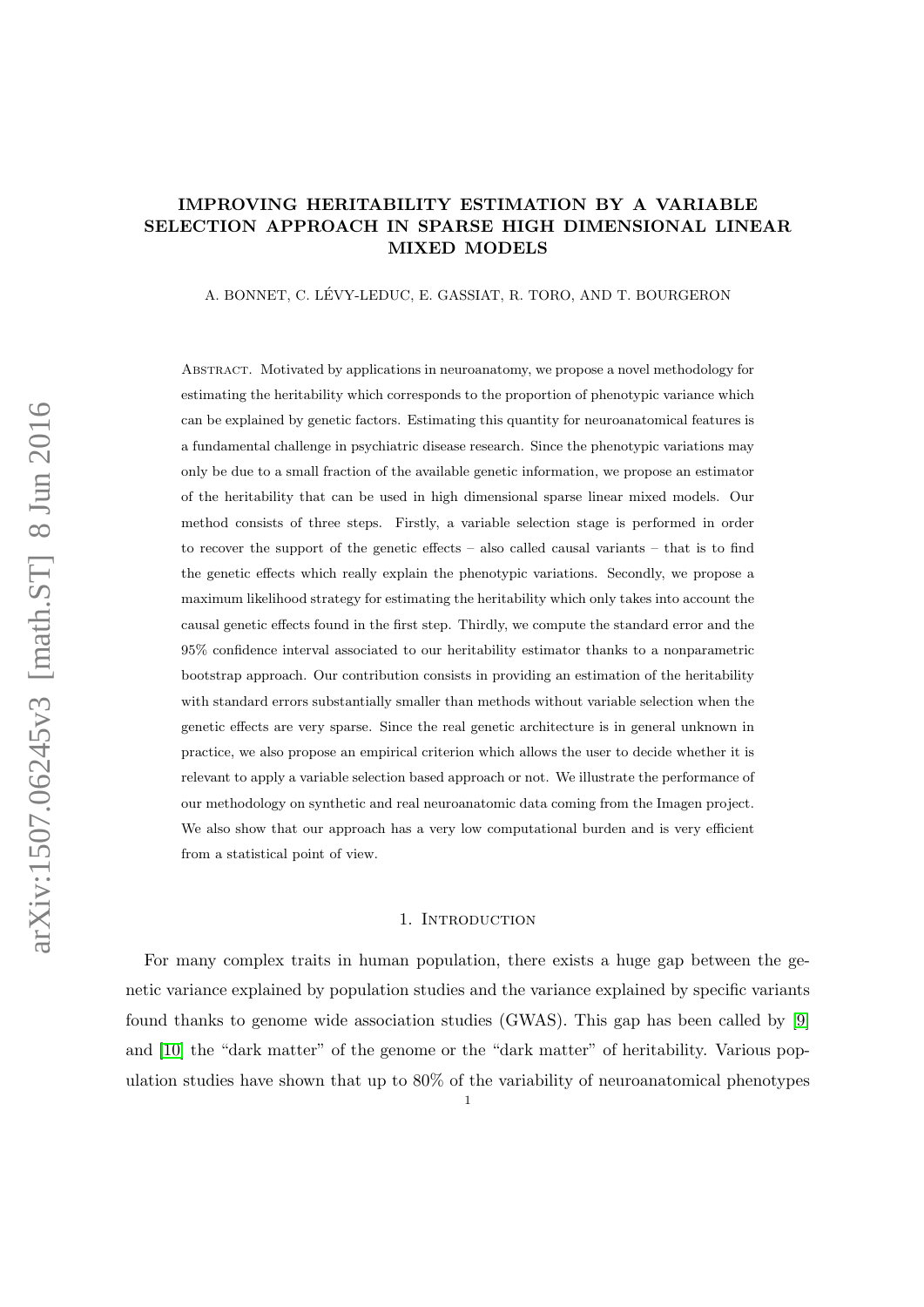such as the brain volume could be explained by genetic factors, see for instance [\[17\]](#page-26-0). This result is very important since several psychiatric disorders are shown to be associated to neuroanatomical changes, for instance macrocephaly and autism [\[16\]](#page-25-2) or reduced hippocampus and schizophrenia [\[1\]](#page-25-3). Estimating properly the impact of the genetic background on neuroanatomical changes is a crucial challenge in order to determine afterwards if this background can either be a risk factor or a protective factor from developing psychiatric disorders. The GWAS studies performed for instance by [\[17\]](#page-26-0) identified genetic variants involved in the neuroanatomical diversity, which contributes to understand the impact of genetic factors. However, in the course of these studies, it is shown that this approach only explains a small proportion of the phenotypic variance. In order to understand the nature of the genetic factors responsible for major variations of the brain volume, [\[19\]](#page-26-1) used linear mixed models (LMM) to consider the effects of all the common genetic diversity characterized by the Single Nucleotide Polymorphisms (SNPs). This approach had been suggested by [\[22\]](#page-26-2) to study the effects of the SNPs on the height variations. The model they considered is a LMM defined as follows:

<span id="page-1-0"></span>
$$
Y = X\beta + Zu + e ,
$$

where  $\mathbf{Y} = (Y_1, \ldots, Y_n)'$  is the vector of observations (phenotypes), **X** is a  $n \times p$  matrix of predictors,  $\beta$  is a  $p \times 1$  vector containing the unknown linear effects of the predictors, **Z** is the genetic information matrix, u and e correspond to the random effects. More precisely, Z is a version of W with centered and normalized columns, where W is defined as follows:  $W_{i,j} = 0$ (resp. 1, resp. 2) if the genotype of the *i*th individual at locus j is  $qq$  (resp. Qq, resp. QQ) where  $p_j$  denotes the frequency of the allele q at locus j. In [\(1\)](#page-1-0), the vector **e** corresponds to the environment effects and the vector u corresponds to the genetic random effect, that is the j-th component of u is the effect of the j-th SNP on the phenotype. In the modeling of [\[22\]](#page-26-2), all the SNPs have an effect on the considered phenotype, that is

(2) 
$$
\mathbf{u} \sim \mathcal{N}\left(0, \sigma_u^{\star 2} \mathrm{Id}_{\mathbb{R}^n}\right) \text{ and } \mathbf{e} \sim \mathcal{N}\left(0, \sigma_e^{\star 2} \mathrm{Id}_{\mathbb{R}^n}\right).
$$

The covariance matrix of  $Y$  can thus be written as:

<span id="page-1-1"></span>
$$
Var(\mathbf{Y}) = N \sigma_u^{\star 2} \mathbf{R} + \sigma_e^{\star 2} Id_{\mathbb{R}^n} , \text{ where } \mathbf{R} = \frac{\mathbf{ZZ}'}{N} ,
$$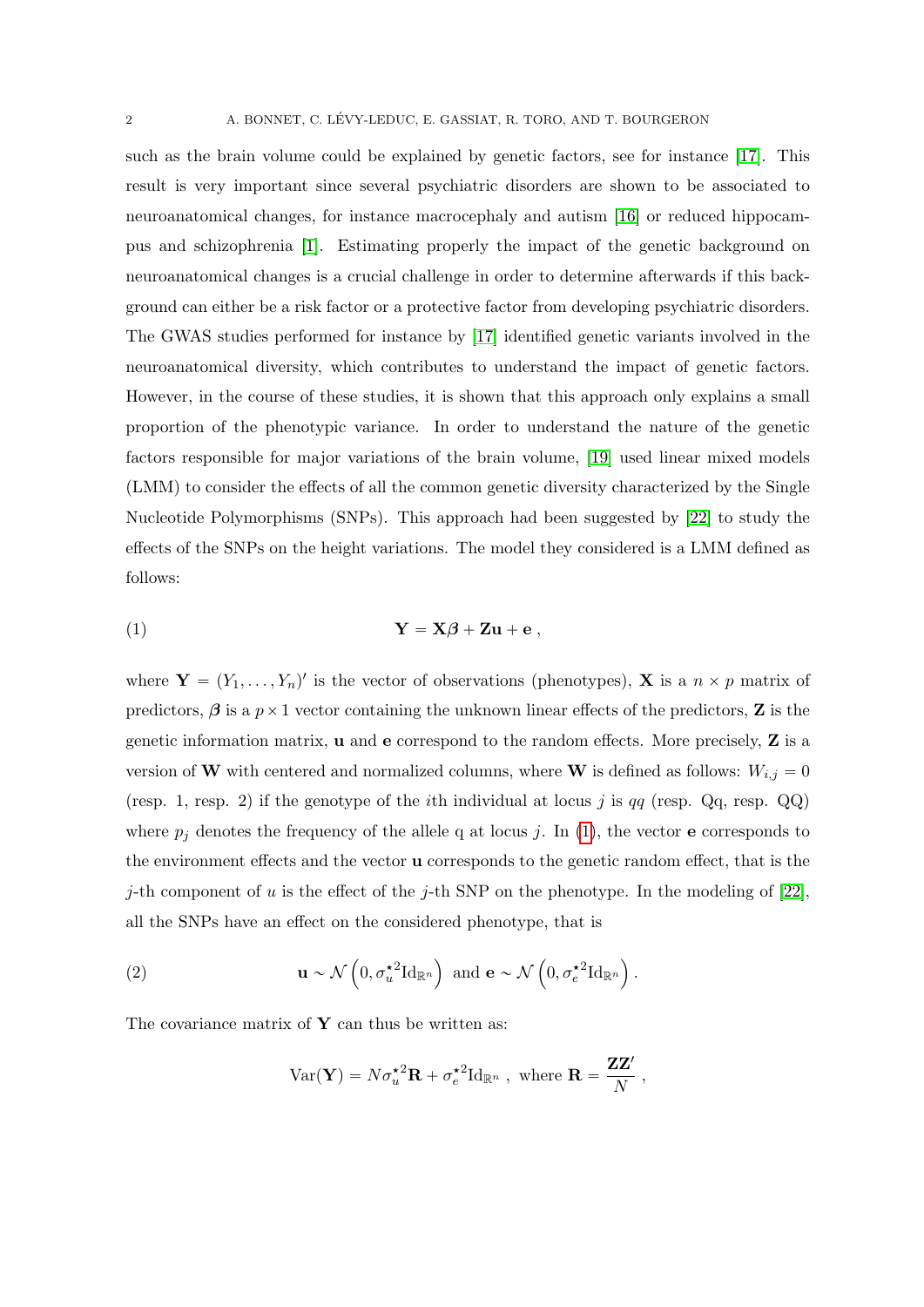IMPROVING HERITABILITY ESTIMATION BY A VARIABLE SELECTION APPROACH IN SPARSE HIGH DIMENSIONAL LIN and the parameter  $\eta^*$  defined as

(3) 
$$
\eta^{\star} = \frac{N\sigma_u^{\star 2}}{N\sigma_u^{\star 2} + \sigma_e^{\star 2}}
$$

iscommonly called the heritability  $([22],[14])$  $([22],[14])$  $([22],[14])$  $([22],[14])$  $([22],[14])$ , and corresponds to the proportion of phenotypic variance which is determined by all the SNPs.

Since all SNPs are not necessarily causal, it seems more realistic to extend the previous modeling by assuming that the genetic random effects can be sparse, that is only a proportion  $q$  of the components of **u** are non null:

<span id="page-2-0"></span>(4) 
$$
u_i \stackrel{i.i.d.}{\sim} (1-q)\delta_0 + q\mathcal{N}(0, \sigma_u^{\star 2}), \text{ for all } 1 \leq i \leq N,
$$

where q is in  $(0, 1]$ , and  $\delta_0$  is the point mass at 0. Then the definition of  $\eta^*$  has to be adjusted as follows:

(5) 
$$
\eta^* = \frac{Nq\sigma_u^{*2}}{Nq\sigma_u^{*2} + \sigma_e^{*2}}.
$$

It corresponds to the proportion of phenotypic variance which is due to a certain number of causal SNPs which are, obviously, unknown. Let us emphasize that, in most applications, the proportion  $q$  of causal SNPs is also unknown, and that it may happen that the scientist has no idea how small  $q$  is.

When  $q = 1$ , that is when considering the modeling [\(2\)](#page-1-1), most proposed approaches to estimate the heritability derive from a likelihood methodology. We can quote for instance the REstricted Maximum Likelihood (REML) strategies, originally proposed by [\[13\]](#page-25-5) and then developed in [\[15\]](#page-25-6). Several approximations of the REML algorithm have also been proposed, seefor instance the software EMMA proposed by  $[14]$  or the software GCTA  $([22],[21])$  $([22],[21])$  $([22],[21])$  $([22],[21])$  $([22],[21])$ .

We proposed in [\[4\]](#page-25-7) another method based on a maximum likelihood strategy to estimate the heritability and implemented in the R package HiLMM. We proved in [\[4\]](#page-25-7) the following theoretical result: though the computation of the likelihood is based on the modeling assumption [\(2\)](#page-1-1), the estimator is consistent (unbiased) under the less restrictive modeling assumption [\(4\)](#page-2-0). We believe this consistency result remains true for the estimators produced using the algorithms REML, EMMA, GCTA. But we also proved that, when  $q \neq 1$ , the standard error is not the one computed by the softwares when  $q = 1$  and may be very large. We obtained a theoretical formula for the asymptotic variance of the estimator (depending in particular on  $q$ ) and conducted several numerical experiments to understand how this asymptotic variance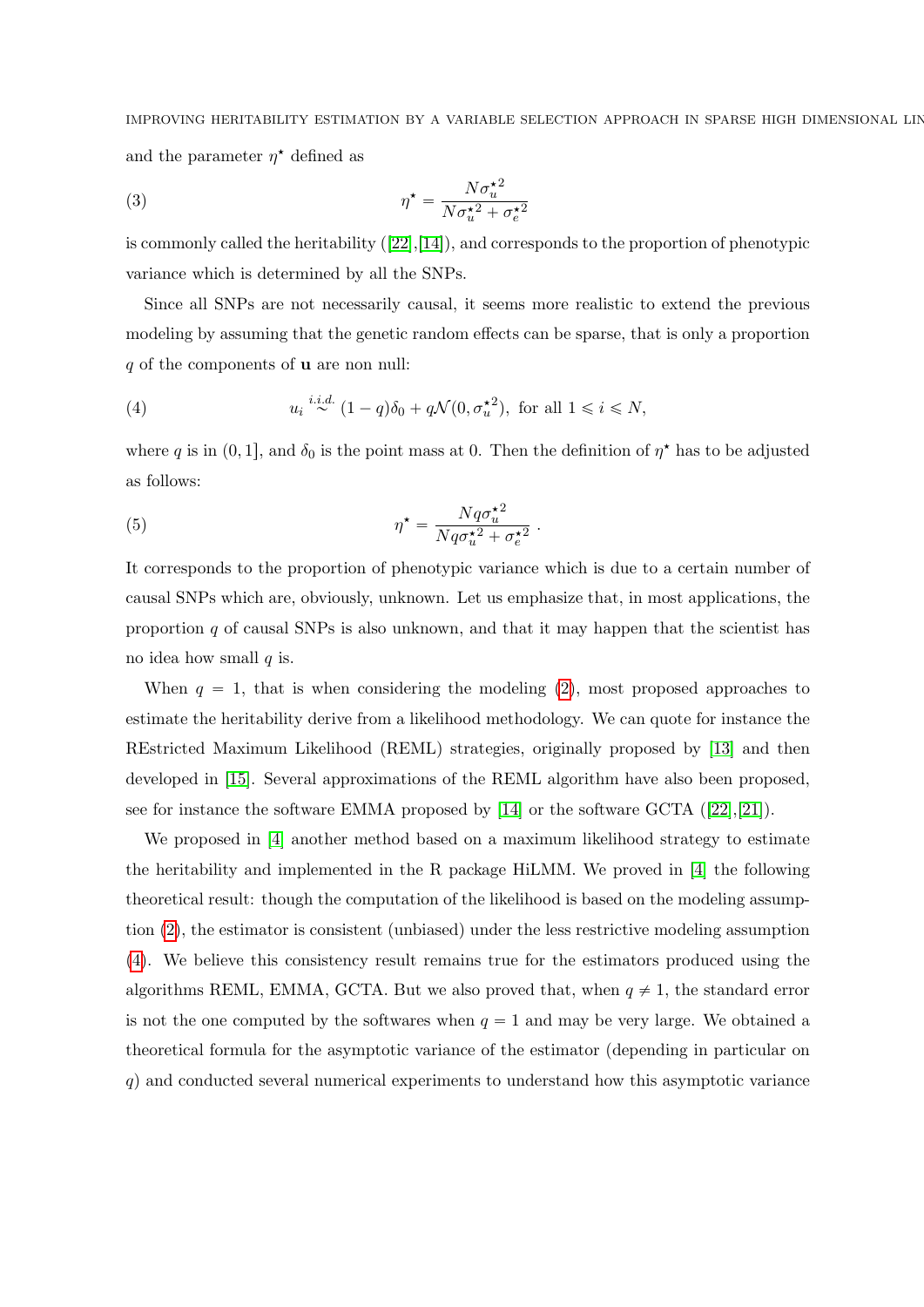gets larger depending on the various quantities, in particular with respect to  $q$  and the ratio  $n/N$ . We observed that this variance indeed gets larger when q gets smaller, so that the accuracy of the heritability estimator is slightly deteriorated when all SNPs are not causal. Thus, a first problem is to find a method able to produce an estimator with smaller standard error than those obtained using only likelihood strategies. Also, since this standard error depends on q, a second problem is to produce a confidence interval one could trust without knowing q.

The goal of this paper is to address both problems. The results we obtained in [\[4\]](#page-25-7) suggest the following. If we knew the set of causal SNPs, then, considering only this (small) subset in the genetic information matrix, we would obtain with HiLMM an estimator having a smaller standard error than when using all SNPs in the genetic information matrix. Thus, our new practical method contains a variable selection step.

Variable selection and signal detection in high dimensional linear models have been extensively studied in the past decade and there are many papers on this subject. Among them, we can quote [\[11\]](#page-25-8) and [\[2\]](#page-25-9) about variable selection and references therein. The case of high dimensional mixed models has received little attention. As far as variable selection methods in the random effects of LMM are concerned, we are only aware of the work of [\[6\]](#page-25-10) and [\[3\]](#page-25-11). Let us mention that regarding the estimation of heritability with possible sparse effects, there is also the bayesian approach of [\[7\]](#page-25-12) and [\[23\]](#page-27-0), which proposes an interesting estimator for the heritability but which is computationally very demanding. Notice that, in our framework, we are not far from the situation for which it is proved in [\[20\]](#page-26-4) that the support cannot be fully recovered, which happens when  $Nq \log(1/q) >> n$ . The variable selection step we propose takeselements from both ultrahigh dimension methods  $([5], [8], [11])$  $([5], [8], [11])$  $([5], [8], [11])$  $([5], [8], [11])$  $([5], [8], [11])$  $([5], [8], [11])$  $([5], [8], [11])$  and classical variable selection techniques([\[18\]](#page-26-5)).

The second step of our method is to apply HiLMM using the selected subset of causal SNPs produced by the first step. Finally, we propose a non parametric bootstrap procedure to get confidence intervals with prescribed coverage. The whole procedure requires only a few minutes of computation.

To conclude, we propose in this paper a very fast method to estimate the heritability and construct a confidence interval substantially smaller than without variable selection when the genetic effects are very sparse. Since the real genetic architecture is in general unknown in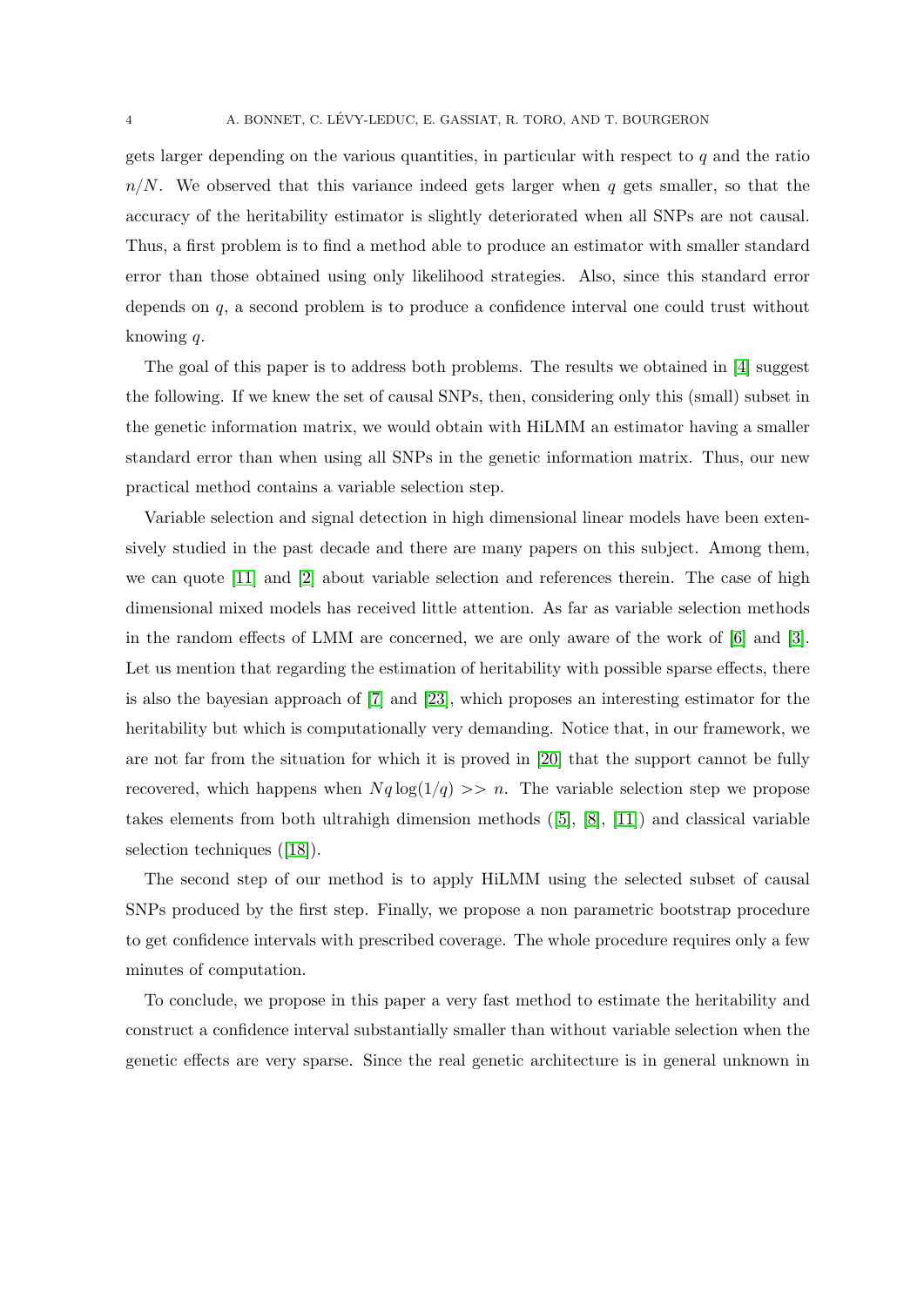practice, we also propose an empirical criterion which allows the user to decide whether it is relevant to apply a variable selection based approach or not. Our method has also the advantage to return a list of SNPs possibly involved in the variations of a given quantitative feature. This set of SNPs can further be analyzed from a biological point of view.

The paper is organized as follows. Section [2](#page-4-0) describes the data set which motivated our work. Section [3](#page-5-0) provides the detailed description of the method, and Section [4](#page-9-0) displays the results of the numerical study. They were obtained by using the R package EstHer that we developed and which is available from the Comprehensive R Archive Network (CRAN). The simulation results illustrate the performance of our method on simulations and show that it is very efficient from a statistical point of view. In Section [5,](#page-16-0) we provide an empirical criterion to help the user to decide whether it is relevant to apply a variable selection based approach or not. In Section [6,](#page-18-0) we propose a thorough comparison of our approach with other methods in terms of statistical and numerical performances. Finally, the results obtained on the brain data described in Section [2](#page-4-0) can be found in Section [7.](#page-20-0) We also provide a discussion section at the end of the paper.

### 2. Description of the data

<span id="page-4-0"></span>We worked on data sets provided by the European project Imagen, which is a major study on mental health and risk taking behaviour in teenagers. The research program includes questionnaires, interviews, behaviour tests, neuroimaging of the brain and genetic analyses. We will focus here on the genetic information collected on approximately 2000 teenagers as well as measurements of the volume of several features: the intracranial brain volume (icv), the thalamus (th), the caudate nucleus (ca), the amygdala (amy), the globus pallidus (pa), the putamen (pu), the hippocampus (hip), the nucleus accubens (acc) and the total brain volume (bv). Figure [1,](#page-5-1) which comes from [\[19\]](#page-26-1), is a schematic representation of these different areas of the brain. The data set contains  $n = 2087$  individuals and  $N = 273926$  SNPs, as well as a set of fixed effects, which in our case are the age (between 12 and 17), the gender and the city of residency (London, Nottingham, Dublin, Dresden, Berlin, Hamburg, Mannheim and Paris).

In the following, our goal will thus be to provide a method to estimate the heritability of these neuroanatomical features.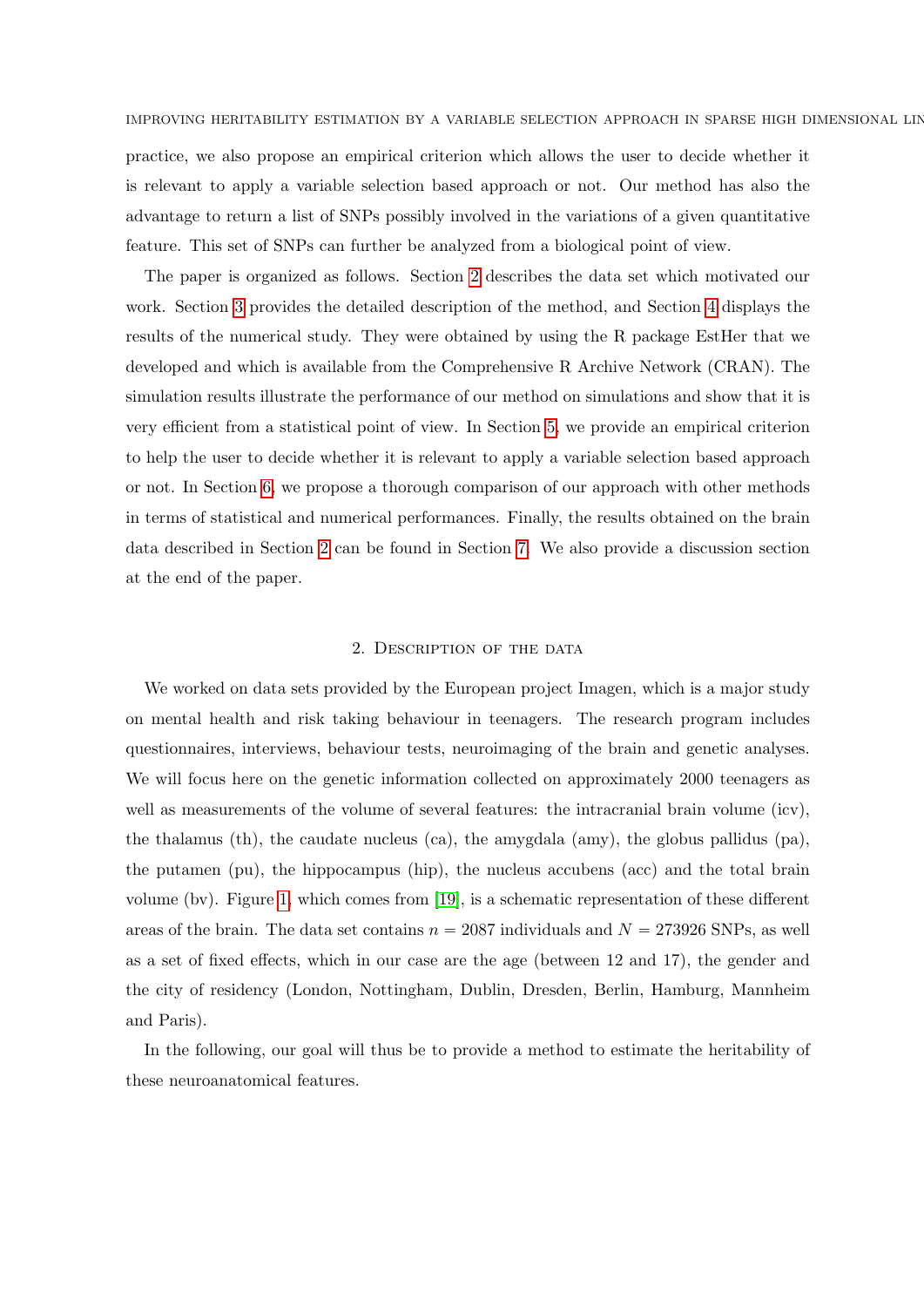<span id="page-5-1"></span>

FIGURE 1. Different regions of the brain (this figure is taken from [\[19\]](#page-26-1)).

# <span id="page-5-2"></span>3. Description of the method

<span id="page-5-0"></span>The method that we propose can be split into two main parts: the first one consists in a variable selection approach and the second one provides an estimation of the heritability and the associated 95% confidence interval which is computed by using non parametric bootstrap.

At the beginning of this section we shall consider the case where there is no fixed effects, that is

$$
Y = Zu + e
$$

but we explain at the end of this section how to deal with fixed effects. Let us first describe our variable selection method which consists of three steps.

<span id="page-5-3"></span>3.1. Variable selection. Inspired by the ideas of [\[5\]](#page-25-13), we do not directly apply a Lasso type approach since we are in an ultra-high dimension framework. Hence, we start our variable selection stage by the SIS (Sure Independence Screening) approach, as suggested by [\[5\]](#page-25-13), in order to select the components of  $\bf{u}$  which are the most correlated to the response  $\bf{Y}$ and then we apply a Lasso criterion which depends on a regularization parameter  $\lambda$ . This regularization parameter is usually chosen by cross validation but here we decided to use the stability selection approach devised by [\[11\]](#page-25-8) which provided better results in our framework.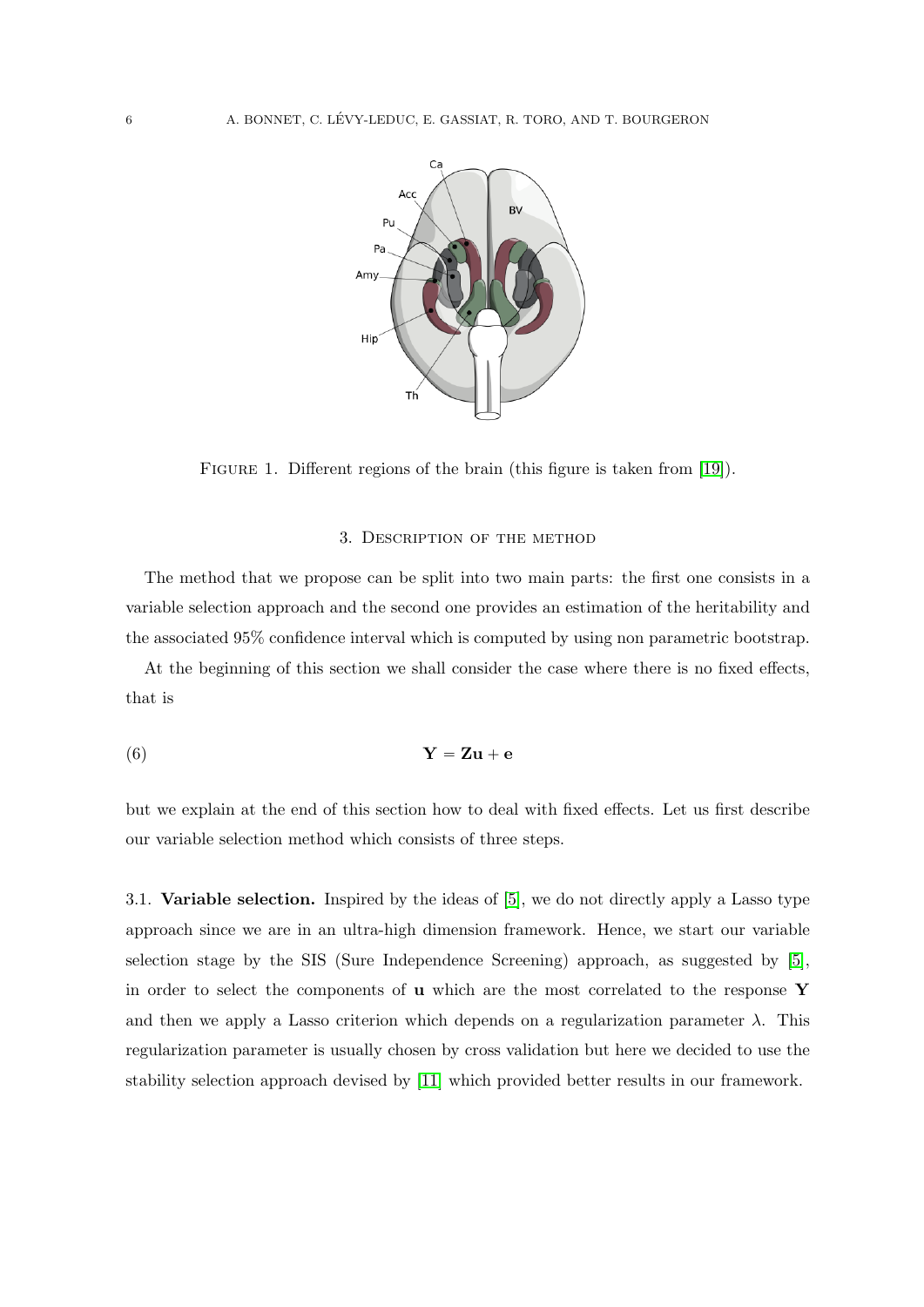Step 1: Empirical correlation computation. The first step consists in reducing the number of relevant columns of Z by trying to remove those associated to null components in the vector u. For this, we use the SIS (Sure Independence Screening) approach proposed by [\[5\]](#page-25-13) and improved by [\[8\]](#page-25-14) in the ultra-high dimensional framework. More precisely, we compute for each column  $j$  of  $\mathbf{Z}$ :

$$
C_j = \left| \sum Y_i Z_{i,j} \right|,
$$

and we only keep the  $N_{\text{max}}$  columns of **Z** having the largest  $C_j$ . In practice, we choose the conservative value  $N_{\text{max}} = n$ , inspired by the comments of [\[5\]](#page-25-13) on the choice of  $N_{\text{max}}$ .

In the sequel, we denote by  $\mathbb{Z}_{\text{red}}$  the matrix containing these *n* relevant columns. This first step is essential for our method. Indeed, on the one hand, it substantially decreases the computational burden of our approach and on the other hand, it reduces the size of the data and thus makes classical variable selection tools efficient.

Step 2: LASSO criterion and stability selection. In order to refine the set of columns (or components of u) selected in the first step and to remove the remaining null components in the vector u, we apply a Lasso criterion originally devised by [\[18\]](#page-26-5) which has been used in many different contexts and has been thouroughly theoretically studied. It consists in minimizing with respect to  $u$  the following criterion:

(7) 
$$
\operatorname{Crit}_{\lambda}(u) = \|\mathbf{Y} - \mathbf{Z}_{\text{red}}u\|_{2}^{2} + \lambda \|u\|_{1},
$$

which depends on the parameter  $\lambda$  and where  $||x||_2^2 =$  $\nabla^p$  $\sum_{i=1}^{p} x_i^2$  and  $||x||_1 = \sum_{i=1}^{p}$  $\sum_{i=1}^p |x_i|$  for  $x = (x_1, \ldots, x_p)$ . The choice of the regularization parameter  $\lambda$  is crucial since its value may strongly affect the selected variables set. Different approaches have been proposed for choosing this parameter such as cross-validation which is implemented for instance in the glmnet R package. Here we shall use the following strategy based on the stability selection proposed by [\[11\]](#page-25-8).

The vector of observations Y is randomly split into several subsamples of size  $n/2$ . For each subsample, we apply the LASSO criterion for a fixed parameter  $\lambda$  and the selected variables are stored. Then, for a given threshold, we keep in the final set of selected variables only the variables appearing a number of times larger than this threshold. In practice, we generated 50 subsamples of Y and we chose the parameter  $\lambda$  as the smallest value of the regularization path. As explained in [\[12\]](#page-25-15), such a choice of  $\lambda$  ensures that some overfitting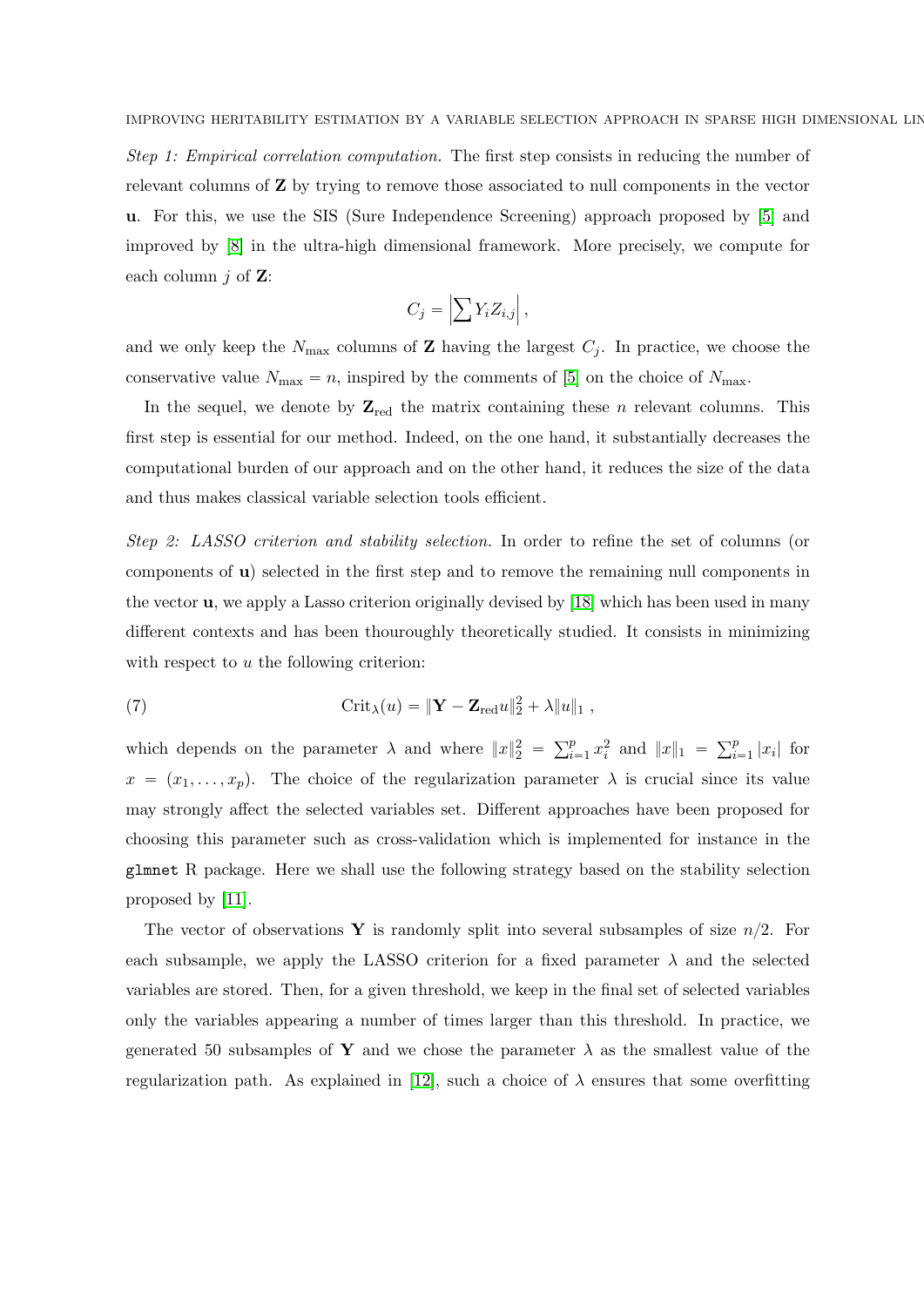occurs and hence that the set of selected variables is large enough to include the true variables with high probability.

The matrix  $\mathbf Z$  containing only the final set of selected columns will be denoted by  $\mathbf Z_{\text{final}}$  in the following, where  $N_{final}$  denotes its number of columns.

The threshold has to be chosen carefully: keeping too many columns in  $\mathbf{Z}_{\text{final}}$  could indeed lead to overestimating the heritability and, on the contrary, removing too many columns of Z could lead to underestimating the heritability. In the "small  $q$ " situations where it is relevant to use a variable selection approach a range of thresholds in which the heritability estimation is stable will appear as suggested by  $[12]$ . In practice, we simulate observations Y satisfying [\(6\)](#page-5-2), by using the matrix Z, for different values of q and for different values  $\eta^*$  and we observe that this stability region for the threshold appear for small values of  $q$ . This procedure is further illustrated in Section [4.](#page-9-0)

### 3.2. Heritability estimation and confidence interval.

<span id="page-7-1"></span>3.2.1. Heritability estimation. For estimating the heritability, we used the approach that we proposed in [\[4\]](#page-25-7). It is based on a maximum likelihood strategy and was implemented in the R package HiLMM. Let us recall how this method works.

In the case where  $q = 1$ , which corresponds to the non sparse case,

$$
\mathbf{Y} \sim \mathcal{N}\left(0, \eta^{\star}\sigma^{\star 2}\mathbf{R} + (1 - \eta^{\star})\sigma^{\star 2}\mathrm{Id}_{\mathbb{R}^n}\right),\,
$$

with  $\sigma^{*2} = N \sigma_u^{*2} + \sigma_e^{*2}$  and  $\mathbf{R} = \mathbf{Z}_{\text{final}} \mathbf{Z}_{\text{final}}' / N_{\text{final}}$ , where  $\mathbf{Z}_{\text{final}}$  denotes the matrix  $\mathbf{Z}$  in which the columns selected in the variable selection step described in Section [3.1](#page-5-3) are kept.

Let **U** be defined as follows:  $\mathbf{U}'\mathbf{U} = \mathbf{U}\mathbf{U}' = \text{Id}_{\mathbb{R}^n}$  and  $\mathbf{U}\mathbf{R}\mathbf{U}' = \text{diag}(\lambda_1, \ldots, \lambda_n)$ , where the last quantity denotes the diagonal matrix having its diagonal entries equal to  $\lambda_1, \ldots, \lambda_n$ . Hence, in the case where  $q = 1$ ,

<span id="page-7-0"></span>(8)  $\widetilde{\mathbf{Y}} = \mathbf{U}' \mathbf{Y} \sim \mathcal{N}(0, \Gamma)$ 

with 
$$
\Gamma = \text{diag}(\eta^{\star}\sigma^{\star 2}\lambda_1 + (1 - \eta^{\star})\sigma^{\star 2}, \dots, \eta^{\star}\sigma^{\star 2}\lambda_n + (1 - \eta^{\star})\sigma^{\star 2}),
$$

where the  $\lambda_i$ 's are the eigenvalues of **R**.

We propose to define  $\hat{\eta}$  as a maximizer of the log-likelihood  $\ddot{\phantom{0}}$ 

(9) 
$$
L_n(\eta) = -\log\left(\frac{1}{n}\sum_{i=1}^n \frac{\tilde{Y}_i^2}{\eta(\lambda_i - 1) + 1}\right) - \frac{1}{n}\sum_{i=1}^n \log(\eta(\lambda_i - 1) + 1) ,
$$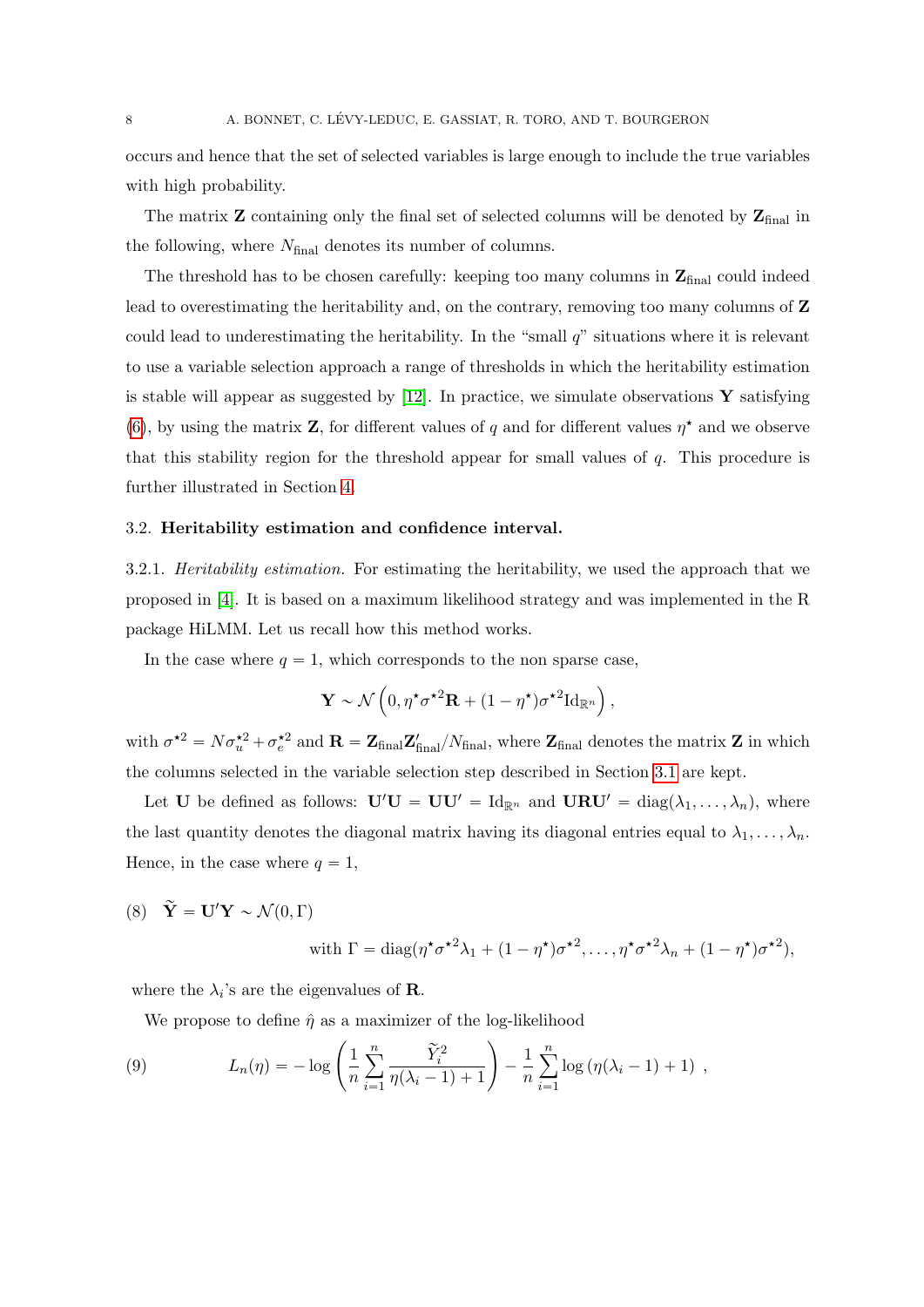IMPROVING HERITABILITY ESTIMATION BY A VARIABLE SELECTION APPROACH IN SPARSE HIGH DIMENSIONAL LIN where the  $\widetilde{Y}_i$ 's are the components of the vector  $\widetilde{\mathbf{Y}} = \mathbf{U}' \mathbf{Y}$ .

We now explain how to obtain accurate confidence intervals for the heritability by using a non parametric bootstrap approach.

3.2.2. Bootstrap confidence interval. We used the following procedure:

- Step 1: We estimate  $\eta^*$  and  $\sigma^{*2}$  by using our approach described in the previous subsection. The corresponding estimators are denoted  $\hat{\eta}$  and  $\hat{\sigma}$ .
- Step 2: We compute  $\mathbf{Y}_{\text{new}} = \hat{\Gamma}^{-1/2} \tilde{\mathbf{Y}}$ , where  $\tilde{\mathbf{Y}}$  is defined in [\(8\)](#page-7-0) and  $\hat{\Gamma}$  has the same structure as  $\Gamma$  defined in [\(8\)](#page-7-0) except that  $\eta^*$  and  $\sigma^*$  are replaced by their estimators  $\hat{\eta}$ and  $\hat{\sigma}$ , respectively.
- Step 3: We create K vectors  $(Y_{new,i})_{1\leq i\leq K}$  from  $Y_{new}$  by randomly choosing each of its components among those of  $\mathbf{Y}_{\text{new}}$ .
- Step 4: We then build K new vectors  $({\bf \tilde{Y}}_{\text{samp},i})_{1\leqslant i\leqslant K}$  as follows:  ${\bf \tilde{Y}}_{\text{samp},i} = \hat{\Gamma} {\bf Y}_{\text{new},i}$ . For each of them we estimate the heritability. We thus obtain a vector of heritability estimators  $(\hat{\eta}_1, ..., \hat{\eta}_K)$ .
- Step 5: For obtaining a 95% bootstrap confidence interval, we order these values of  $\hat{\eta}_k$  and keep the ones corresponding to the [0.975  $\times$  K] largest and the [0.025  $\times$  K] smallest, where  $|x|$  denotes the integer part of x. These values define the upper and lower bounds of the 95% bootstrap confidence interval for the heritability  $\eta^*$ , respectively.

A bootstrap estimator of the variance can be obtained by computing the empirical variance estimator of the  $\hat{\eta}_k$ 's. In practice, we chose  $K = 80$  replications.

In Step 2 of the previous algorithm, we should be in the non sparse case  $q = 1$  thanks to the variable selection stage. Hence, the covariance matrix of  $\mathbf{Y}_{\text{new}}$  should be close to identity.

Observe that our resampling technique is close to the one proposed by [?] for building permutation tests in linear mixed models.

3.3. Additional fixed effects. The method described above does not take into account the presence of fixed effects. For dealing with such effects we propose to use the following method, which mainly consists in projecting the observations onto the orthogonal of  $\text{Im}(\mathbf{X})$ , the image of **X**, to get rid of the fixed effects. In practice, instead of considering **Y** and **Z** we consider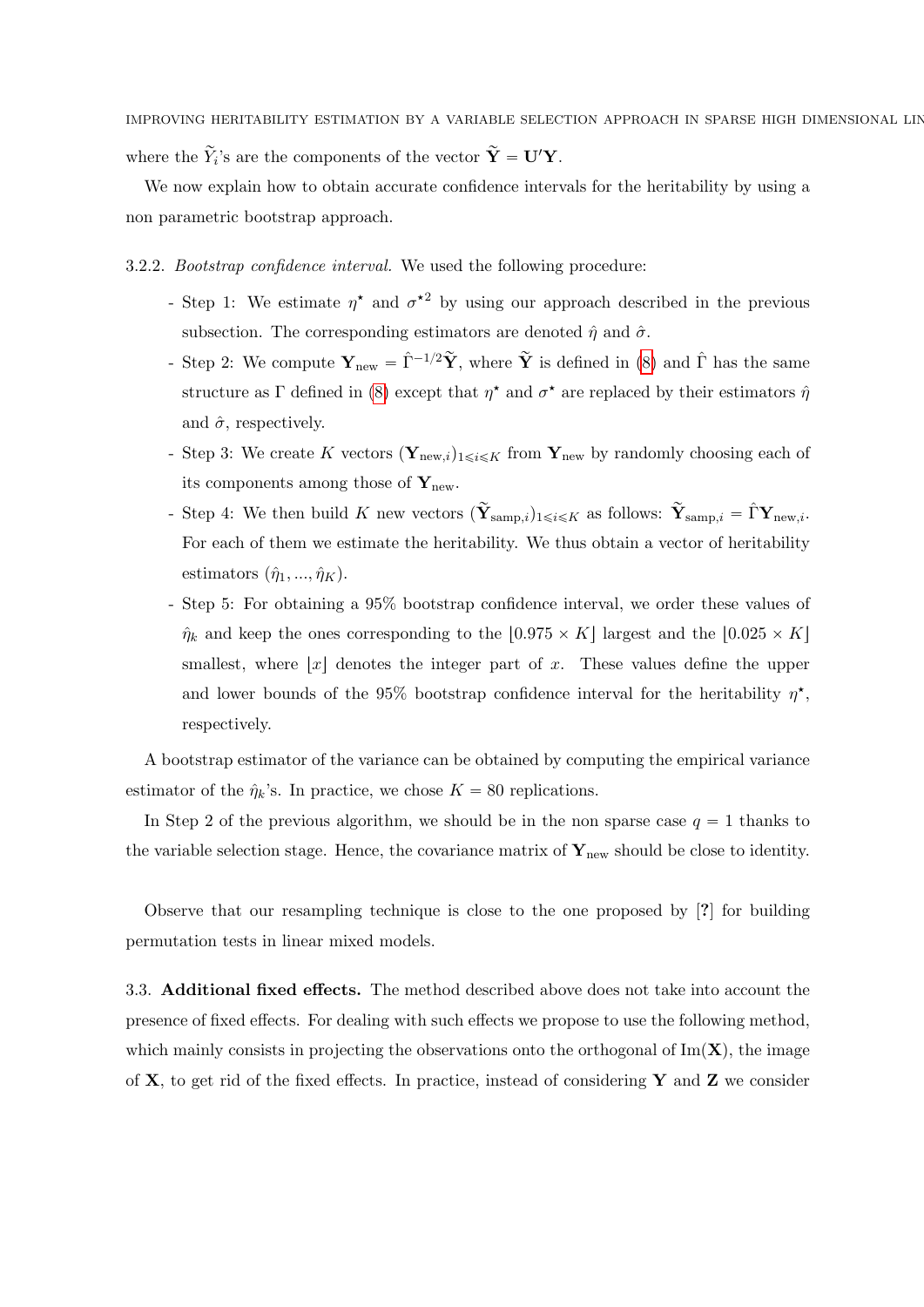$\tilde{\mathbf{Y}} = \mathbf{A}'\mathbf{Y}$  and  $\tilde{\mathbf{Z}} = \mathbf{A}'\mathbf{Z}$ , where A is a  $n \times (n - d)$  matrix (d being the rank of the fixed effects matrix), such that  $AA' = P_X$ ,  $A'A = Id_{\mathbb{R}^{n-d}}$  and  $P_X = Id_{\mathbb{R}^n} - X(X'X)^{-1}X'$ . This procedure was for instance used by [\[6\]](#page-25-10).

### 4. Numerical study

<span id="page-9-0"></span>We present in this section the numerical results obtained with our approach which is implemented in the R package EstHer.

<span id="page-9-1"></span>4.1. **Simulation process.** Since in genetic applications, the number n of individuals is very small with respect to the number N of SNPs, we chose  $n = 2000$  and  $N = 100000$  in our numerical study. We also set  $\sigma_u^2 = 1$ , we shall consider different values for q and we shall change the value of  $\sigma_e^{\star}$  in order to have the following values for  $\eta^{\star}$ : 0.4, 0.5, 0.6 and 0.7. We generate a matrix **W** such that its columns  $W_j$  are independent binomial random variables of parameters n and  $p_i$ , where  $p_i$  is randomly chosen in [0.1, 0.5]. We compute **Z** by centering and empirically normalizing the matrix  $W$ . The random effects are generated according to Equation [\(4\)](#page-2-0) and then we compute a vector of observations such that  $Y = Zu + e$ .

We can make two important comments about the previous simulation process. Firstly, we generated a matrix W with independent columns, that is we assume that the SNPs are not correlated. Since this assumption may not be very realistic in practice, we provide in Section [4.2.5](#page-11-0) some additional simulations where the generated matrix  $W$  has been replaced by the real matrix W coming from the IMAGEN project. Secondly, we did not include fixed effects but we show some results in Section [4.2.4](#page-11-1) when fixed effects are taken into account.

<span id="page-9-2"></span>4.2. Results in very sparse scenarios. In this section, we shall focus on the performances of our method in a very sparse scenario, that is 100 causal SNPs out of 100,000. We will describe all the results in terms of heritability estimation, support recovery and computational times in this particular case, then we will study other sparsity scenarios.

<span id="page-9-3"></span>4.2.1. Choice of the threshold. In order to determine the threshold, we apply the procedure described in Section [3.1](#page-5-3) and [3.2.1.](#page-7-1) Figure [2](#page-10-0) displays the mean of the absolute value of the difference between  $\eta^*$  and the estimated value  $\hat{\eta}$  for different thresholds and for different values of  $\eta^*$  obtained from 10 replications. We can see from this figure that in the case where the number of causal SNPs is relatively small: 100, that is  $q = 10^{-3}$ , our estimation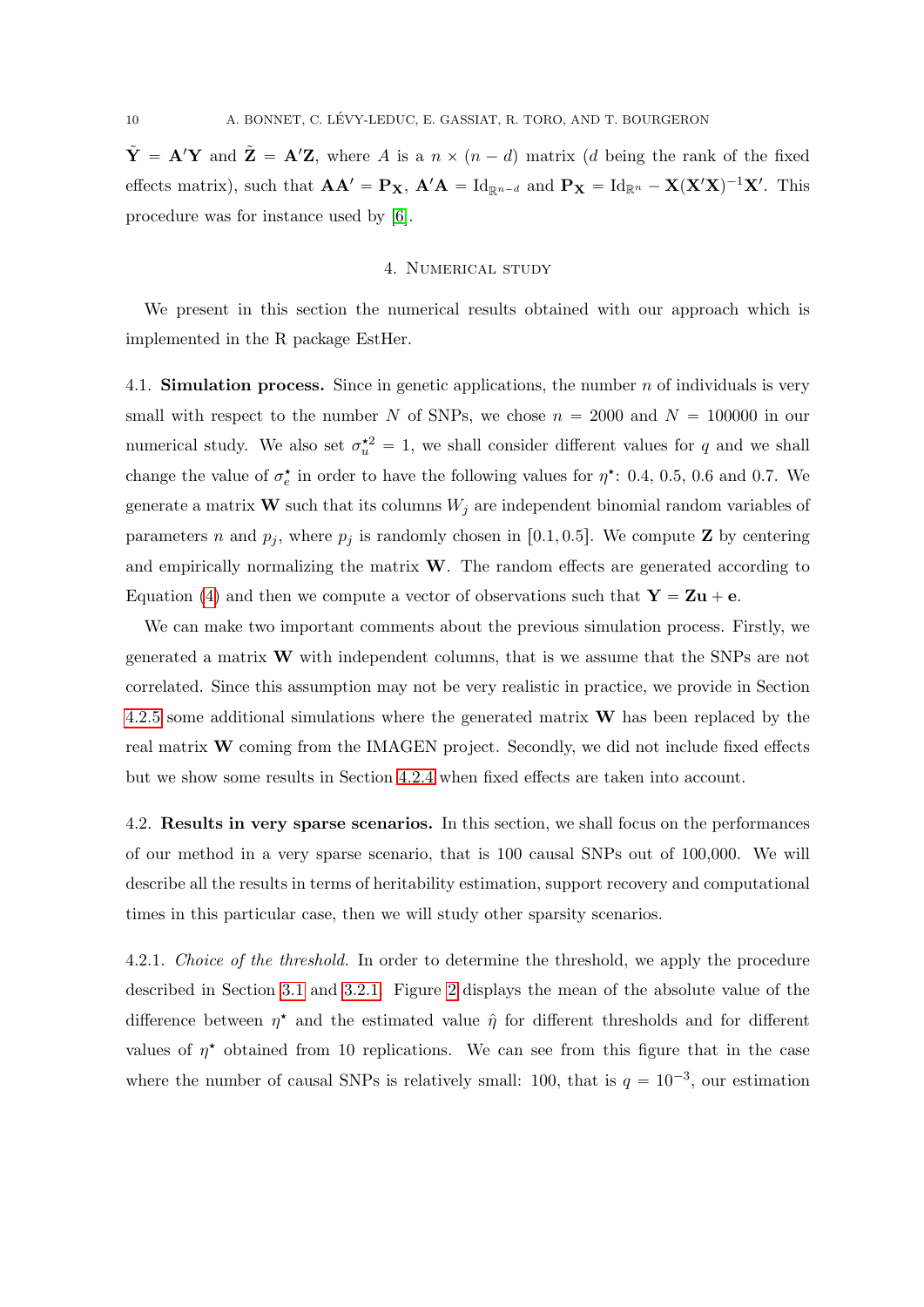IMPROVING HERITABILITY ESTIMATION BY A VARIABLE SELECTION APPROACH IN SPARSE HIGH DIMENSIONAL LIN procedure provides relevant estimations of the heritability for a range of thresholds around 0.75. Moreover, the optimal threshold leading to the smallest gap between  $\hat{\eta}$  for different values of  $\eta^*$  is 0.76. We will use this value in the following numerical study. However, the way of choosing the threshold will be further discussed, especially in the section dedicated to the study of the genetic data.

<span id="page-10-0"></span>

FIGURE 2. Absolute difference between  $\eta^*$  and  $\hat{\eta}$  for thresholds from 0.6 to 0.9 and for  $q = 10^{-3}$  (100 causal SNPs).

4.2.2. Confidence intervals. We use the non parametric boostrap approach described in Section [3](#page-5-0) in order to compute the confidence intervals associated to the estimations of the heritability. Table [1](#page-11-2) shows that the 95% confidence intervals obtained by bootstrap and the empirical confidence intervals are very similar. The empirical confidence intervals are computed as follows: the different estimations of  $\eta^*$  obtained along the different replications are ordered, the  $\lfloor 0.975 \times M \rfloor$  largest and the  $\lfloor 0.025 \times M \rfloor$  smallest values correspond to the upper (resp. lower) bound of the  $95\%$  empirical confidence interval. Here,  $|x|$  denotes the integer part of x and M is the number of replications. From Table [1,](#page-11-2) we can see that the empirical confidence intervals are included in the bootstrap intervals, which means that our approach provides conservative intervals.

4.2.3. Comparison between the methods with and without selection. Our results are compared to those obtained if we do not perform the selection before the estimation, that is with the method implemented in HiLMM ("without"), but also with an approach which assumes the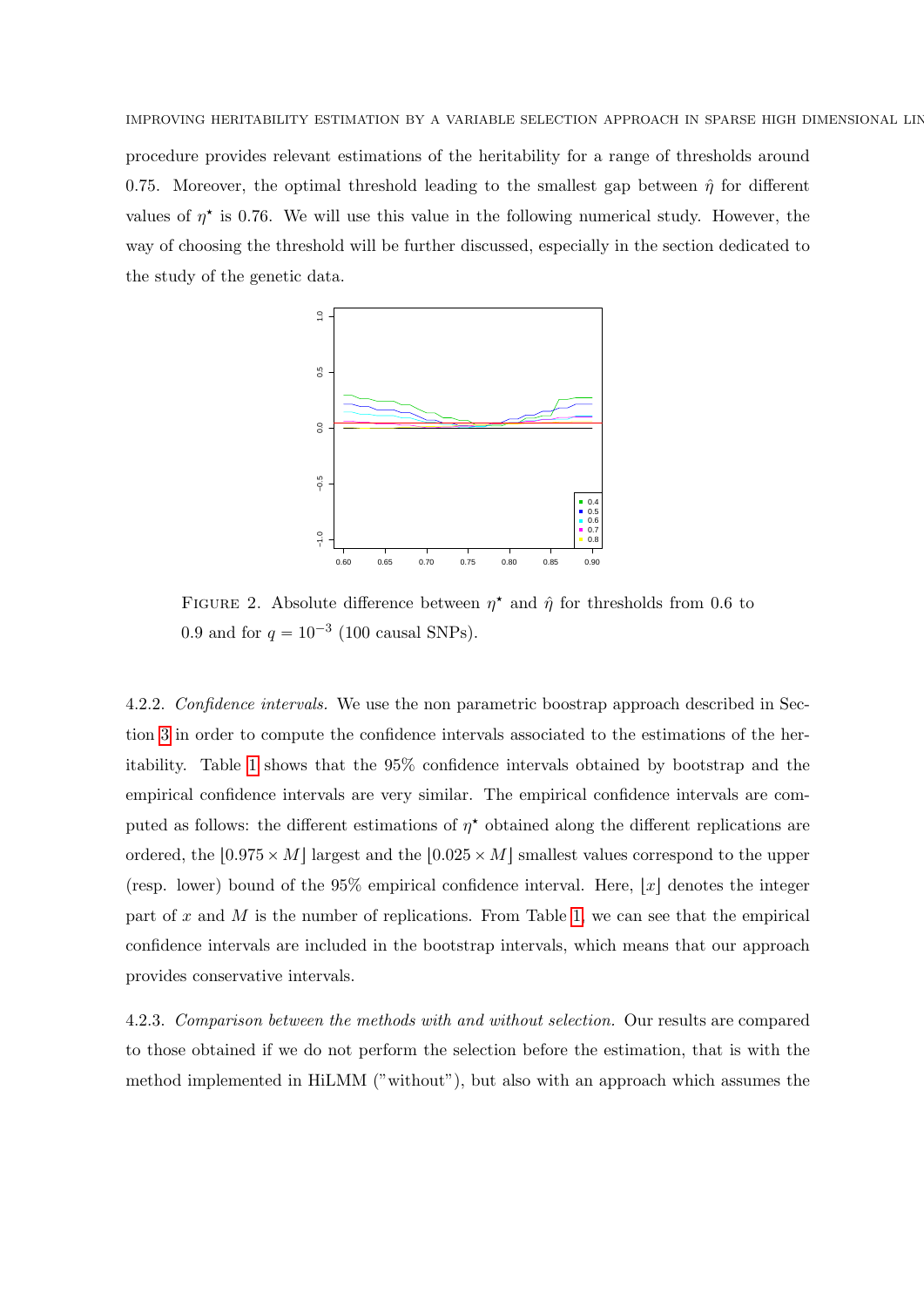<span id="page-11-2"></span>TABLE 1. 95 % confidence intervals for  $\hat{\eta}$  obtained empirically and by our Bootstrap method.

| $n^{\star}$ | 0.4                                                                                   | 0.5 | 0.6 | 0.7 |
|-------------|---------------------------------------------------------------------------------------|-----|-----|-----|
|             | Bootstrap   $[0.353; 0.503]$   $[0.413; 0.565]$   $[0.494; 0.654]$   $[0.596; 0.738]$ |     |     |     |
|             | Empirical   $[0.391; 0.470]$   $[0.449; 0.542]$   $[0.496; 0.645]$   $[0.618; 0.720]$ |     |     |     |

TABLE 2. 95 % confidence intervals for  $\hat{\eta}$  obtained by our approach, GCTA, the oracle approach and the approach without selection ("without").

| $n^{\star}$ | 0.4 | 0.5                                                                                                                    | 0.6 | 0.7 |
|-------------|-----|------------------------------------------------------------------------------------------------------------------------|-----|-----|
| EstHer      |     | $[0.353; 0.503]$ $[0.413; 0.565]$ $[0.494; 0.654]$ $[0.596; 0.738]$                                                    |     |     |
| Oracle      |     | $[0.362; 0.472]$ $[0.414; 0.563]$ $[0.529; 0.670]$ $[0.619; 0.745]$                                                    |     |     |
|             |     | without $(0.120 \; ; \; 0.880 \;   \; [0.102 \; ; \; 0.812 \;   \; [0.320 \; ; \; 0.938 \;   \; [0.349 \; ; \; 0.932]$ |     |     |

position of the non null components to be known (oracle). The results are displayed in Figure [3](#page-12-0) and in Table [3.](#page-18-1) In this table, the confidence intervals displayed for the lines "Oracle" and "without" are obtained by using the asymptotic variance derived in [\[4\]](#page-25-7) which corresponds to the classical inverse of the Fisher information in the case  $q = 1$ . We observe that our method without the selection step provides similar results, that is almost no bias but a very large variance due to the framework  $N \gg n$ . Our method EstHer considerably reduces the variance compared to this method and exhibits performances close to those of the oracle approach which, contrary to our approach, knows the position of the non null components.

<span id="page-11-1"></span>4.2.4. Additional fixed effects. We generated some synthetic data according to the process described in Section [4.1](#page-9-1) but we added a matrix of fixed effects containing two colums. Figure [4](#page-13-0) (a) displays the corresponding results which show that the presence of fixed effects does not alter the heritability estimation.

<span id="page-11-0"></span>4.2.5. Simulations with the matrix  $\bf{W}$  of the IMAGEN data set. We conducted some additional simulations in order to see the impact of the linkage disequilibrium, that is the possible correlations between the columns of Z. Indeed, in the previous numerical study, we generated a matrix  $W$  with independent columns. The matrix  $W$  that we use now to generate the observations is the one from our genetic data set, except that we truncated it in order to have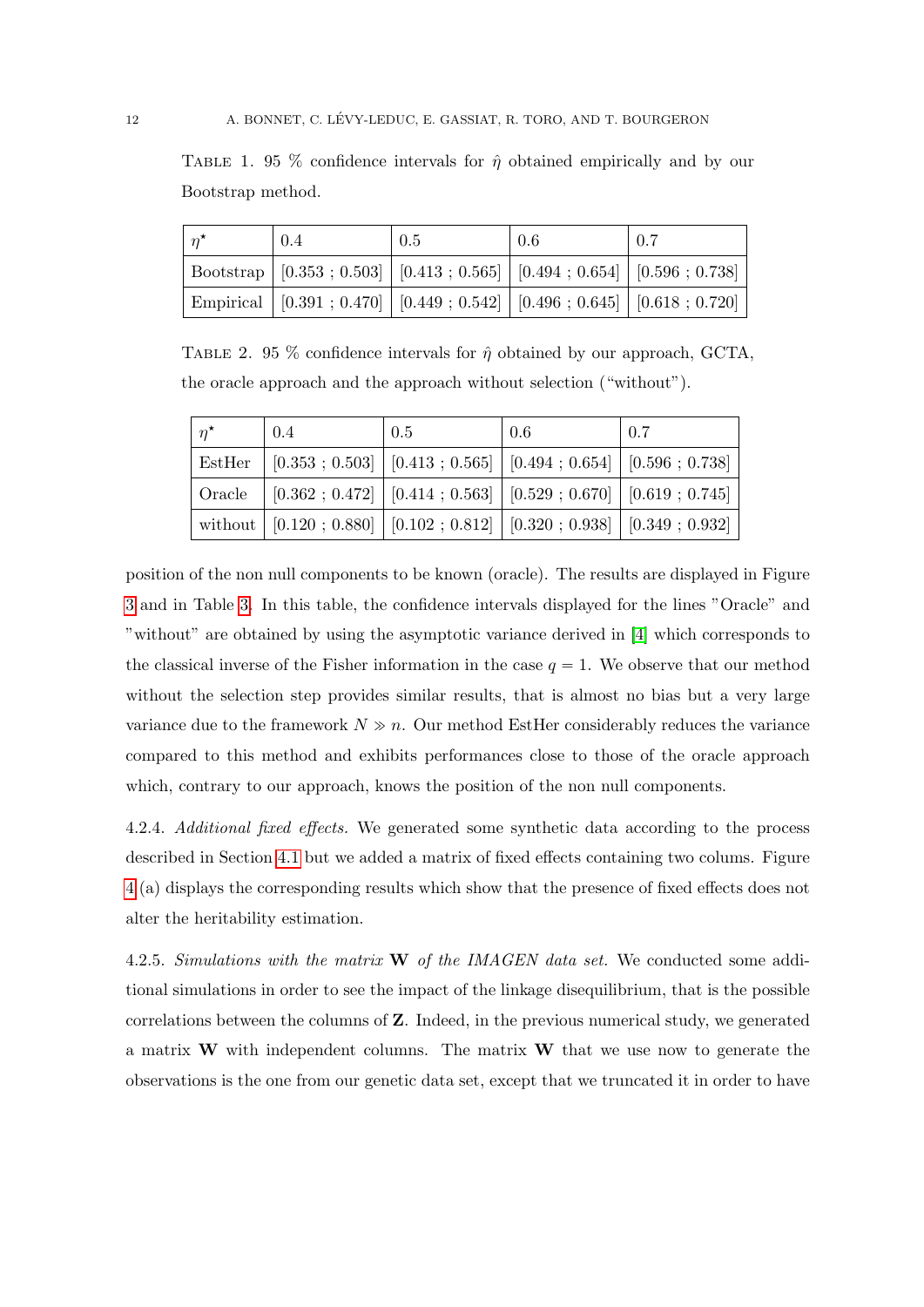<span id="page-12-0"></span>

Figure 3. Estimation of the heritability and the corresponding 95% confidence intervals when  $q = 10^{-3}$ , and for different values of  $\eta^*$ : (a)  $\eta^* = 0.4$ , (b)  $\eta^* = 0.5$ , (c)  $\eta^* = 0.6$ , (d)  $\eta^* = 0.7$ . The means of the heritability estimators (displayed with black dots), the means of the lower and upper bounds of the 95% confidence intervals are obtained from 20 replicated data sets for the different methods: without selection ("without"), "oracle" which knows the position of the null components and EstHer. The horizontal gray line corresponds to the value of  $\eta^*$ .

 $n = 2000$  and  $N = 100000$ . The results of this additional study are presented in Figure [4](#page-13-0) (b). We can see that they are similar to those obtained previously in Figure [3,](#page-12-0) which means that our method does not seem to be sensitive to the presence of correlation between the columns of W.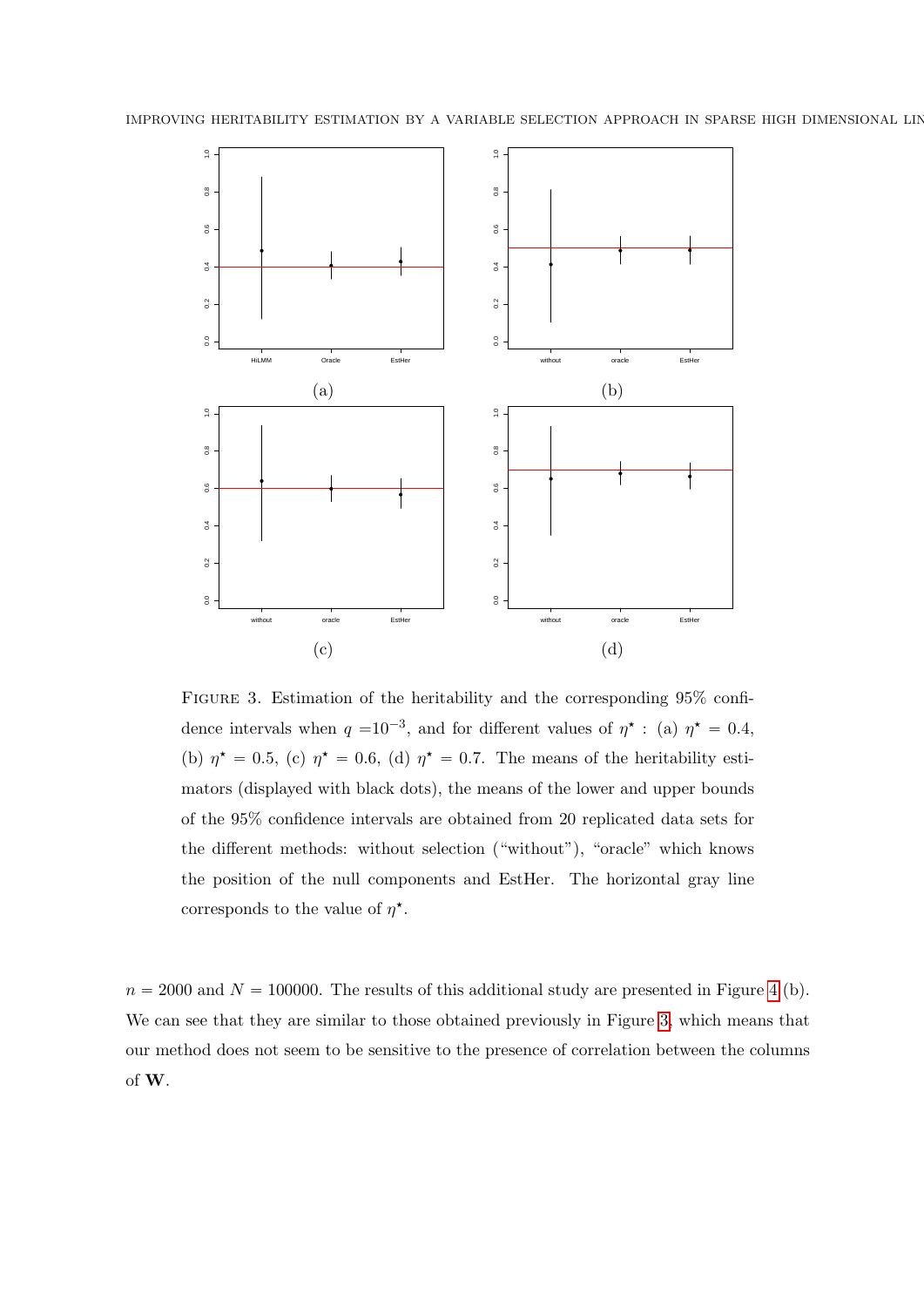<span id="page-13-0"></span>

FIGURE 4. Estimated value of the heritability with 95 % confidence intervals. The results are displayed for several values of  $\eta^*$ : 0.5, 0.6 and 0.7. (a) The data sets were generated including fixed effects. (b) The matrix Z used to generate data sets comes from the IMAGEN data. The black dots correspond to the mean of  $\hat{\eta}$  over 10 replications and the crosses are the real value of  $\eta^*$ .

4.2.6. Computational times. The implementation that we propose in the R package EstHer is very efficient since it only takes 45 seconds for estimating the heritability and 300 additional seconds to compute the associated 95% confidence interval. These results have been obtained with a computer having the following configuration: RAM 32 GB, CPU  $4 \times 2.3$  GHz.

4.2.7. Recovering the support. When the number of causal SNPs is reasonably small, our variable selection method is efficient to estimate the heritability and we wonder if it is reliable as well to recover the support of the random effects. In Figure [5,](#page-14-0) we see the proportion of support estimated by our method when there are 100 causal SNPs: our method selects around 130 components. We then focus on the proportion of the real support which has been captured by our method: we see that it may change according to  $\eta^*$ . Indeed, the higher  $\eta^*$ , the higher this proportion. Nevertheless, even in the worst case, that is  $\eta^* = 0.5$ , Figure [6](#page-15-0) shows that even if we keep only 30% of the real non null components, we select the most active ones.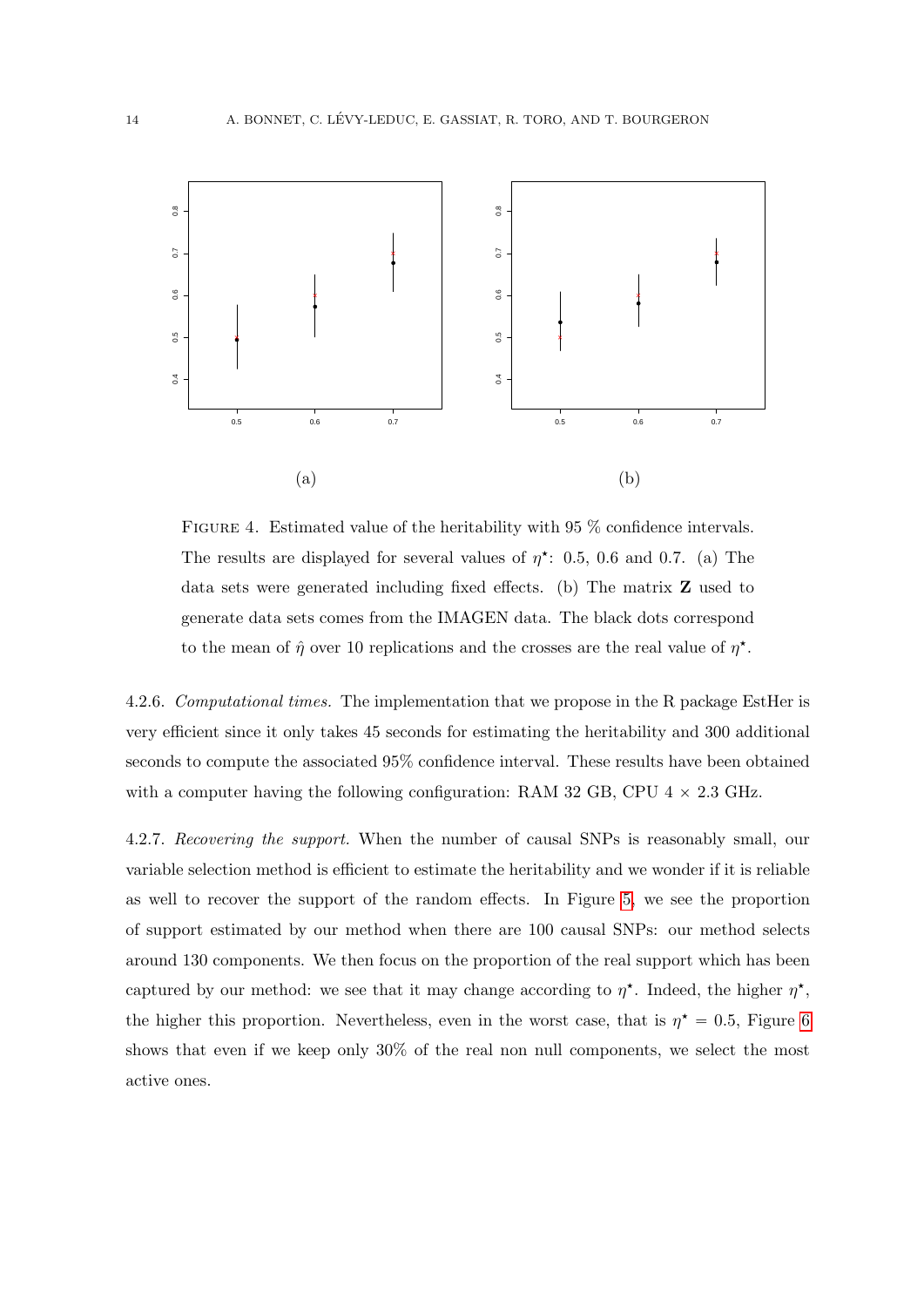<span id="page-14-0"></span>

Figure 5. (a) Boxplots of the length of the set of selected variables with EstHer for 40 repetitions. The real number of non null components is 100. (b) Boxplots of the proportion of the real non null components captured in the set of selected variables.

The ability of recovering the support in linear models has been studied by [\[20\]](#page-26-4) in ultra high dimensional cases. The author shows that with a non null probability, the support cannot be estimated under some numerical conditions on the parameters  $q$ ,  $N$  and  $n$  (namely if there are considerably more variables  $N$  than observations  $n$ , and if the number of non null components  $qN$  is relatively high). In this simulation study, even when we consider small values of  $q$  (for instance  $q = 10^{-3}$ , that is 100 causal SNPs), we are not far from to the ultra high dimensional framework described in [\[20\]](#page-26-4), which can explain the difficulties to recover the full support.

4.3. Results when the number of causal SNPs is high. In subsection [4.2](#page-9-2) we show the performance of our method in the case where the proportion of causal SNPs  $q$  is small, that is around  $10^{-3}$ . In this subsection, we focus on a more polygenic scenario, that includes the cases where thousands of SNPs or ten of thousands of SNPs are causal.

4.3.1. Results when there are SNPs with moderate and weak effects. We first focus on the statistical performance of EstHer when there are a lot of SNPs (1000 or 10000) with small effects (for example, that explain 5% of the phenotypic variations), and a small number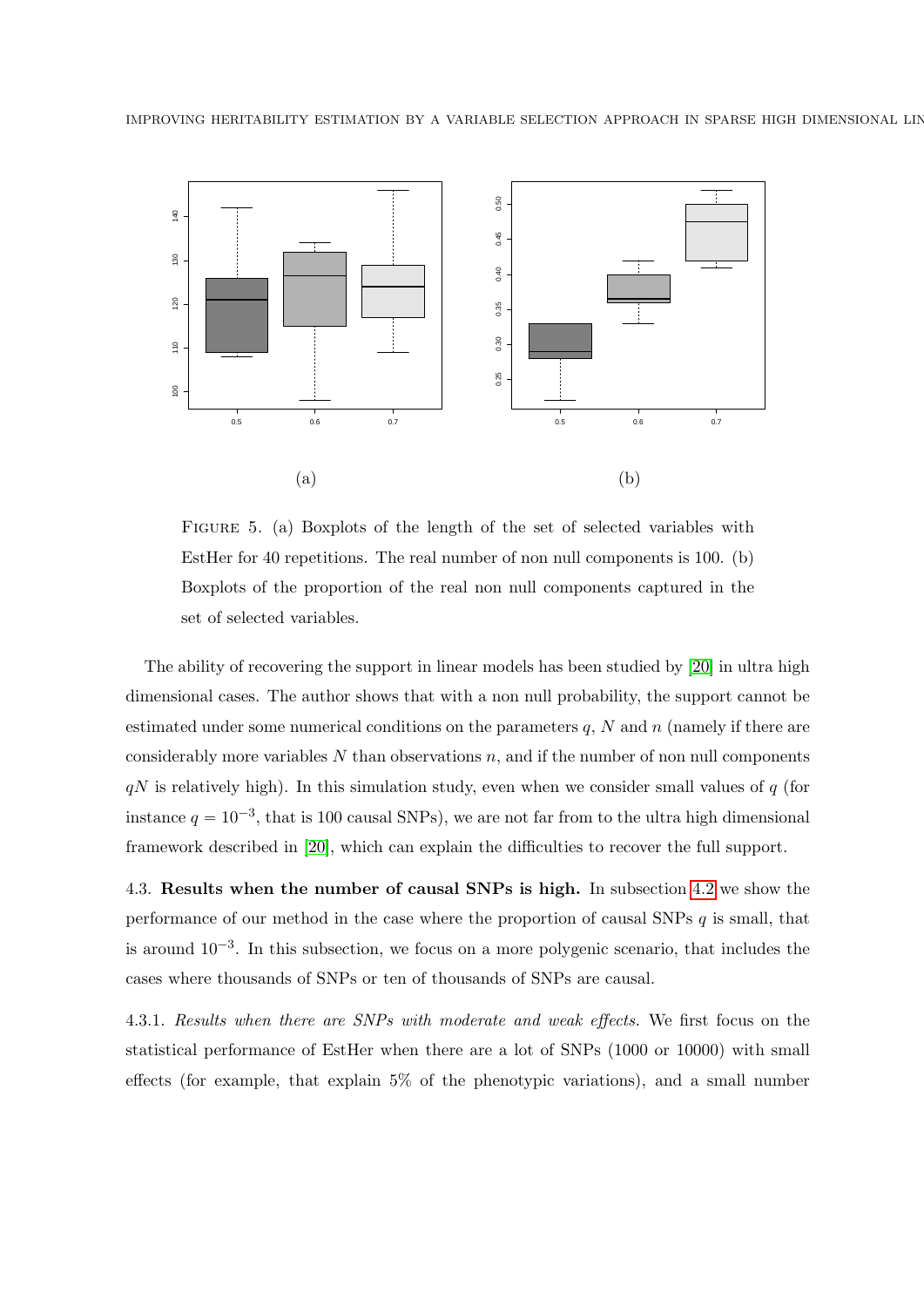<span id="page-15-0"></span>

FIGURE 6. Barplots of the proportion of components found by our method as function of the most efficient variables. For example, the first bar is the proportion of the 10 % higher components that we captured with our selection method. The histograms are displayed for several values of  $\eta^*$ : 0.5 (a), 0.6 (b), 0.7 (c).

(around 100) with moderate effects. We can see from Figure [7](#page-16-1) that, in this case, EstHer provides unbiased estimations with a small variance.

4.3.2. Results when all SNPs have moderate effects. If all causal SNPs have moderate effects and if the number of these causal SNPs is high, namely greater than 1000, EstHer underestimates the heritability. These results are displayed in Figure [8.](#page-17-0) Moreover, we can see from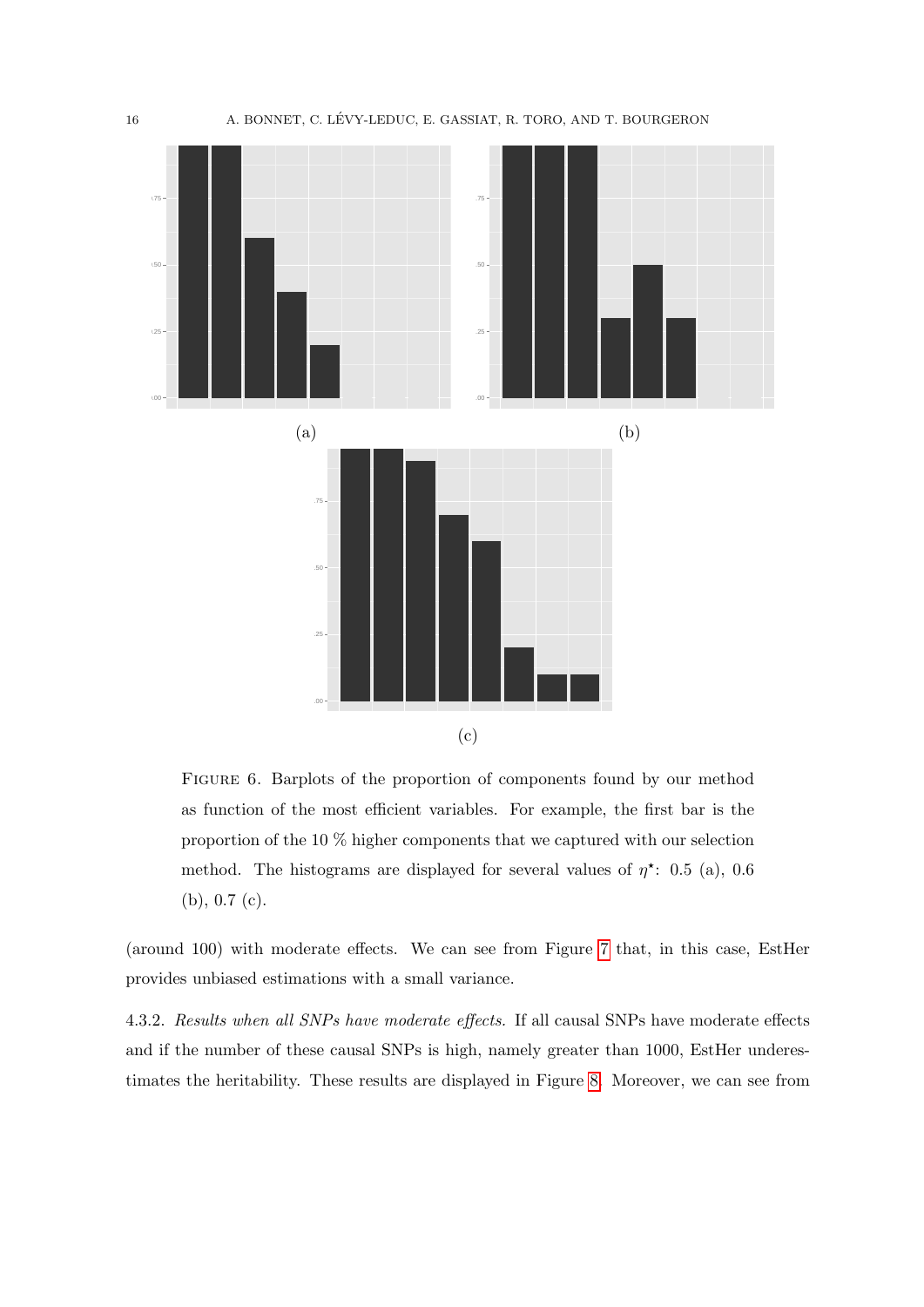<span id="page-16-1"></span>



Figure 7. Results of HiLMM and EstHer when there are a few causal SNPs with moderate effects and a lot of SNPs with small effects. The proportion of each is 100 out of 1000 (up) and 100 out of 10000 (bottom), with  $\eta^* = 0.4$  and 0.6.

Figure [9](#page-18-2) that there is no threshold choice that can provide accurate estimations of heritability for all values of  $\eta^*$ .

### <span id="page-16-0"></span>5. A criterion to decide whether we should apply EstHer or HiLMM

On the one hand, we observed that applying HiLMM provides unbiased estimations of the heritability, no matter the number of causal SNPs. However, the main drawback of this estimator is its very large variance. On the other hand, if the number of causal SNPs is not too high, EstHer provides unbiased estimations of the heritability with standard errors substantially smaller than HiLMM. However, if the number of causal SNPs is high, EstHer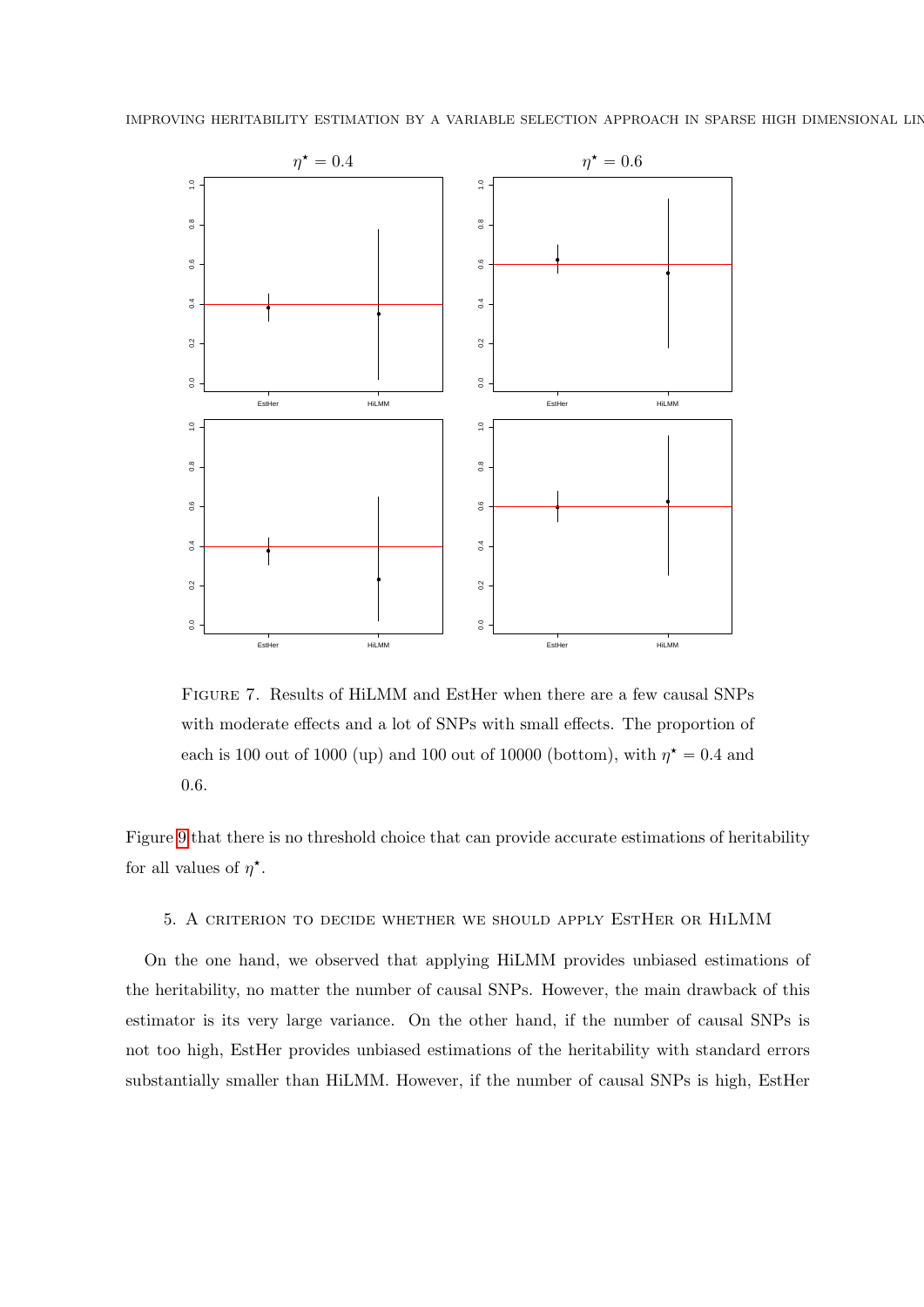<span id="page-17-0"></span>

Figure 8. Results of HiLMM and EstHer for 1000 (up) and 10000 (bottom) causal SNPs and for  $\eta^* = 0.4$  and 0.6.

underestimates the heritability. These observations are similar to those made by [\[23\]](#page-27-0), who built an hybrid estimator able to deal with both sparse and non sparse scenario, to which we will compare our approach in Section [6.](#page-18-0) Therefore, we propose hereafter a rule to decide whether it is better to apply EstHer or HiLMM. We can see from Figure [2](#page-10-0) that when there are 100 causal SNPs, there is a large range of threshold values which provide an accurate estimation of  $\eta^*$ , but when there are 1000 or 10000 causal SNPs, see Figure [9\)](#page-18-2), the estimations are very different even for close thresholds. This observation gave us the idea of quantifying the stability of the estimations around the threshold that we determined as the optimal one. More precisely, for each threshold, we have an estimation of heritability with a 95% confidence interval, and we count the number of thresholds for which the confidence intervals overlap. Figure [10](#page-19-0) confirms the stability around the best threshold for different values of  $\eta^*$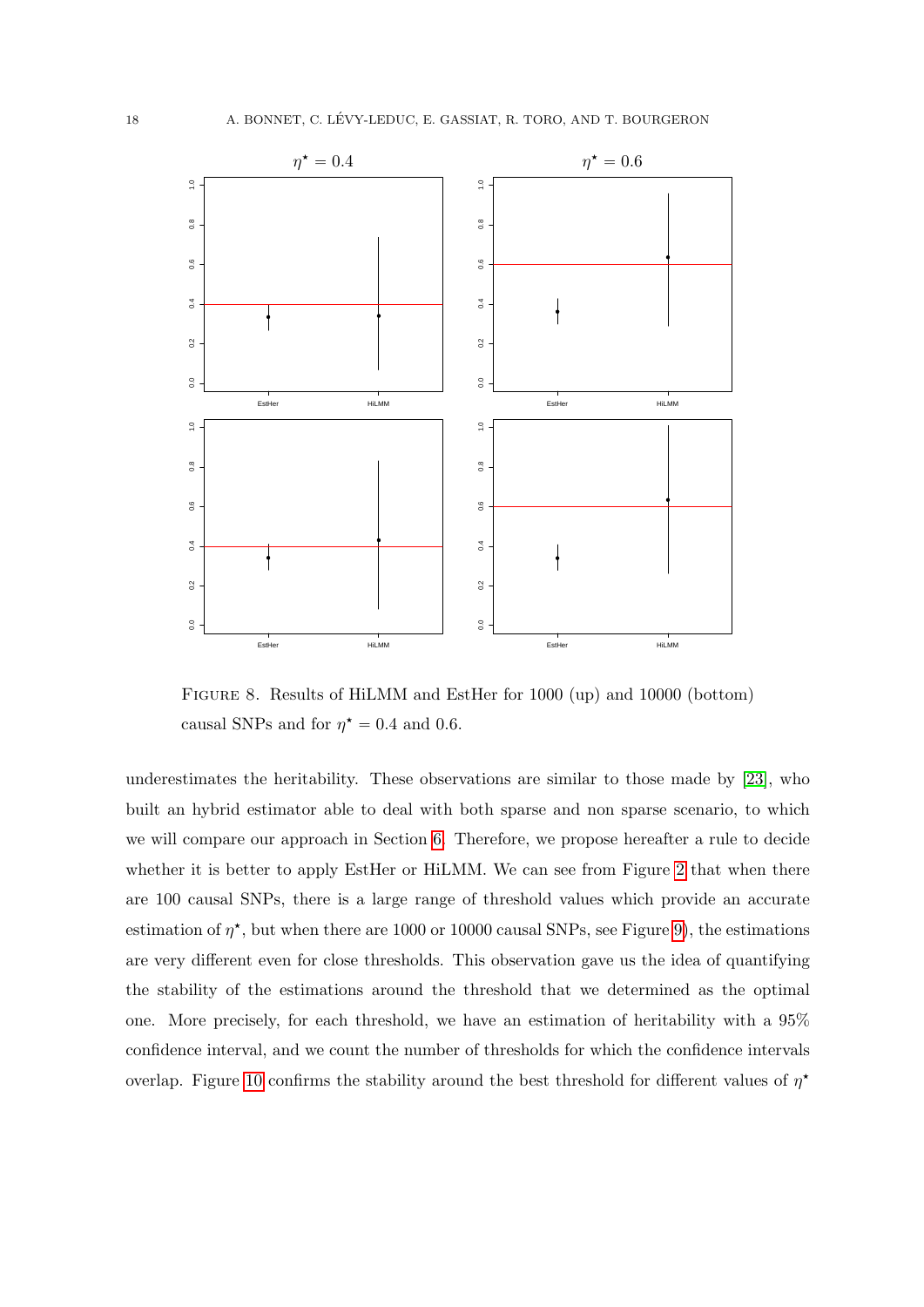<span id="page-18-2"></span>

FIGURE 9. Absolute difference  $|\eta^* - \hat{\eta}|$  for thresholds from 0.6 to 0.9 and for 1000 (left) and 10000 (right) causal SNPs.

<span id="page-18-1"></span>Table 3. Mean value of the number of overlapping confidence intervals for 16 thresholds from 0.7 to 0.85.

| $n^{\star}$ |                      |     | 100 causal SNPs   1000 causal SNPs   10000 causal SNPs |
|-------------|----------------------|-----|--------------------------------------------------------|
| 0.4         | $\vert$ 11.9         | 8.1 | 7.8                                                    |
|             | $\mid 0.5 \mid 15.3$ | 6.9 |                                                        |
| $\mid 0.6$  | -16                  | 9.2 |                                                        |

and Table [3](#page-18-1) displays the number of ovelapping confidence intervals. We empirically determine the following criterion: if the mean number of thresholds is greater than 10 (over 16 tested thresholds), we apply EstHer, if not, we apply HiLMM. The results obtained by using this criterion are displayed in Figure [11.](#page-21-0)

# <span id="page-18-0"></span>6. Results after applying the decision criterion and comparison to other **METHODS**

6.1. Statistical performances. In this section we show the results obtained after applying the criterion described in Section [5.](#page-16-0) We compare these results to those obtained using HiLMM, but also with the software GEMMA described in [\[24\]](#page-27-1). GEMMA can fit both a non sparse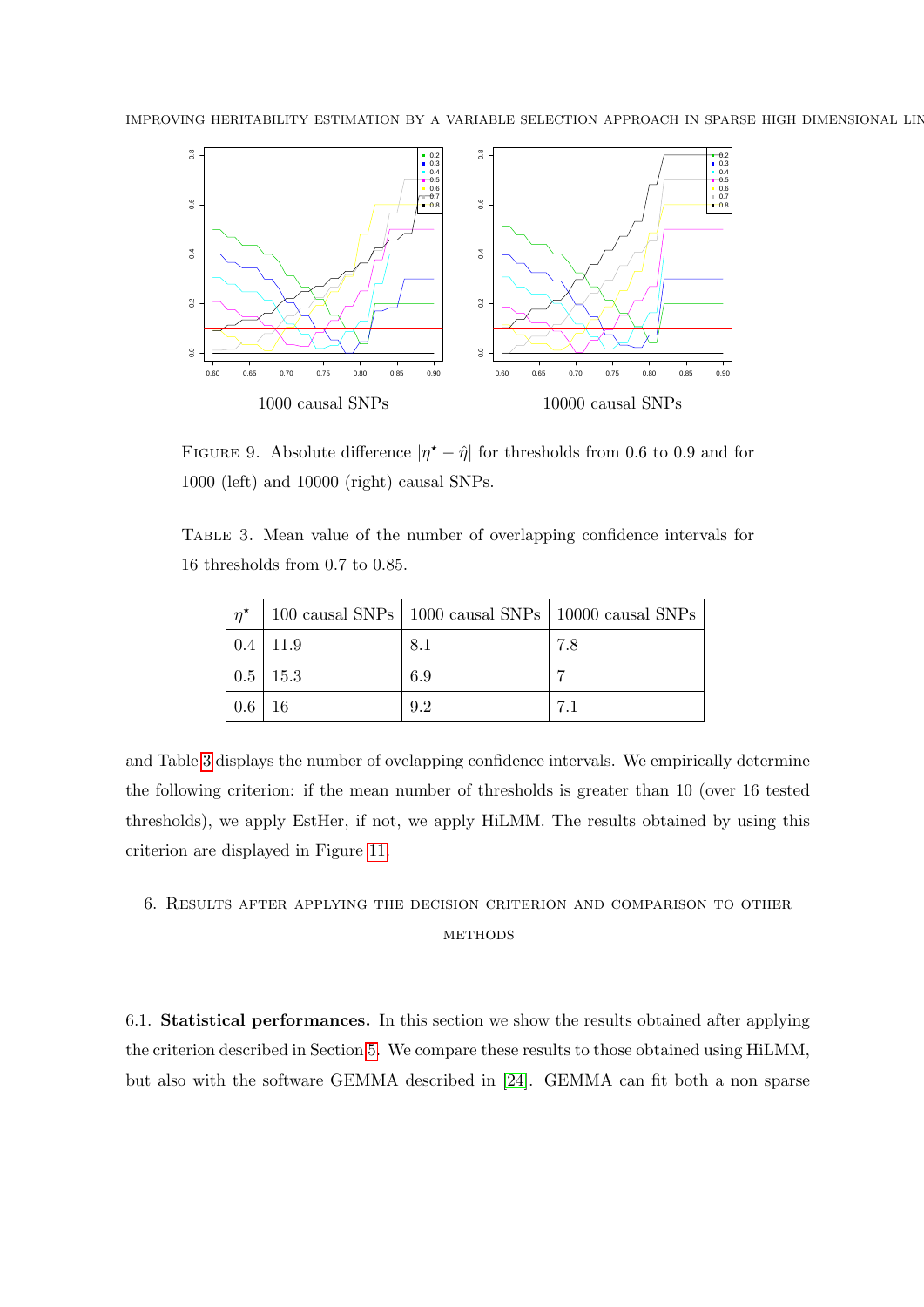<span id="page-19-0"></span>

FIGURE 10. Estimation of the heritability with 95% confidence intervals for  $\eta^*$ from 0.4 to 0.6 (from left to right), and from 100, 1000 and 10000 causal SNPs from top to bottom. Each graph shows the heritability estimations with 95% confidence intervals computed with HiLMM ("without") and for thresholds between 0.7 and 0.85.

linear mixed model (GEMMA-LMM) and a sparse linear mixed model if the BSLMM option is chosen denoted by BSLMM in the sequel. As explained in [\[23\]](#page-27-0), BSLMM can deal with very sparse and also with very polygenic scenarios.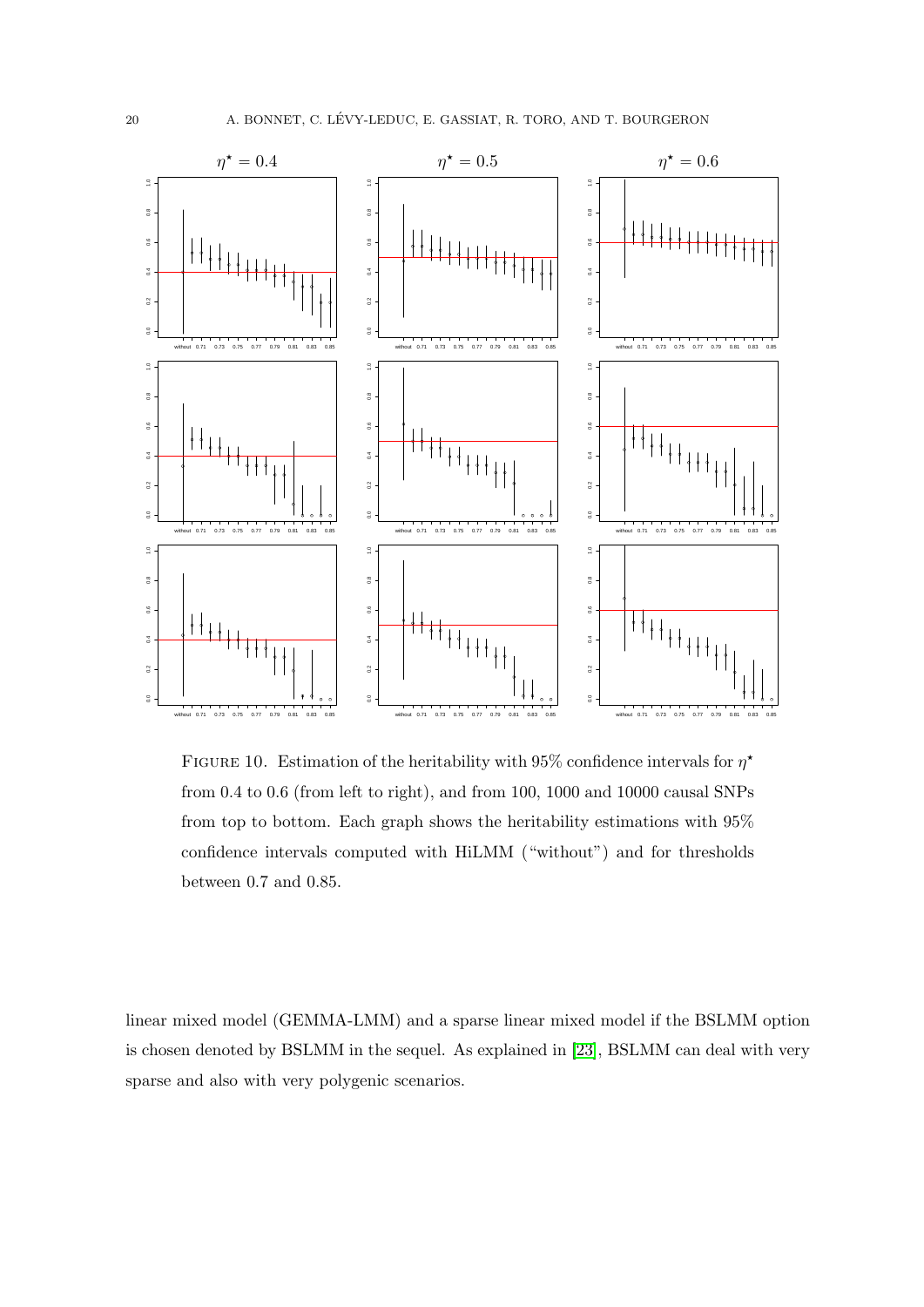We can see from the bottom part of Figure [11](#page-21-0) that, in very polygenic scenarios ( $q = 0.1$ , namely 10,000 causal SNPs), all the methods provide similar results: the four estimators are indeed empirically unbiased, but with a very large variance.

In sparse scenarios  $(q = 10^{-3}, \text{ namely } 100 \text{ causal SNPs})$ , we can see from the top part of Figure [11](#page-21-0) that EstHer provides better results than HiLMM and GEMMA-LMM which exhibit similar statistical performances. In sparse scenarios, the variance of the BSLMM estimator is larger than the one provided by EstHer and smaller than the one provided by GEMMA-LMM and HiLMM. However, the performances of BSLMM could perhaps be improved by changing the MCMC parameters. Here, for computational time reasons, we used the default parameters that is 100,000 and 1,000,000 for the number of burn-in steps and the number of sampling, respectively.

6.2. Computational times. The computational times in seconds for one estimation of the heritability with BSLMM and the heritability estimation for 16 thresholds as well as the associated confidence intervals with our method EstHer are displayed in Figure [12.](#page-22-0) We chose this number of thresholds since we applied the criterion defined in Section [5.](#page-16-0) It should be noticed that the computational times for EstHer could be reduced by diminishing the number of thresholds. For BSLMM we used the default parameters for the number of burn-in steps and the number of sampling. We can see from this figure that the gap between EstHer and BSLMM is all the more important that  $N$  is large. Contrary to our approach, BSLMM seems to be very sensitive in terms of computational time to the value of N.

# 7. Applications to genetic data

<span id="page-20-0"></span>In this section, we applied our method to the neuroanatomic data coming from the Imagen project. In this data set,  $n = 2087$  individuals and  $N = 273926$  SNPs. For further details on this data set, we refer the reader to Section [2.](#page-4-0)

7.1. Calibration of the threshold. We start by finding the threshold which is the most adapted to the Imagen data set. We use the same technique as the one described in Section [4.2.1:](#page-9-3) for several values of  $\eta^*$  and several thresholds, we display the absolute value of  $\eta^* - \hat{\eta}$ , see Figure [13.](#page-22-1) The only difference with Section [4.2.1](#page-9-3) is that we generated the observations by using the matrix  $\bf{W}$  coming from the IMAGEN data set. According to Figure [13,](#page-22-1) we can find a reliable range of thresholds for estimating the heritability for all  $\eta^*$  from 0.4 to 0.7 when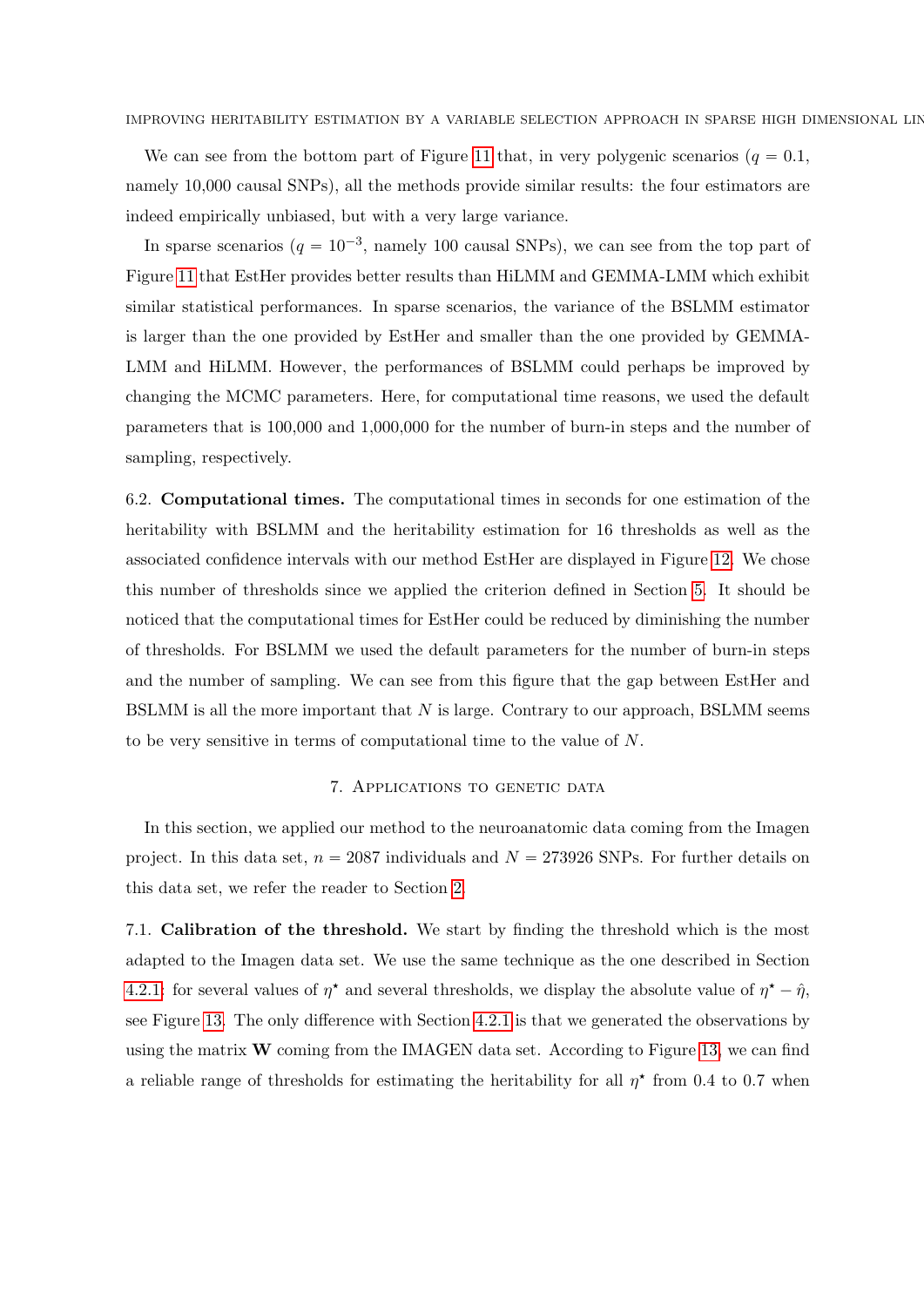<span id="page-21-0"></span>

FIGURE 11. Estimations of  $\hat{\eta}$  with 95 % confidence intervals obtained using EstHer, BSLMM, HiLMM and GEMMA-LMM with 100 causal SNPs (top) and 10,000 causal SNPs (bottom). The results are obtained with 10 replications.

the number of causal SNPs is smaller than 100. This optimal threshold is equal to 0.79. We shall use this value in the sequel.

7.2. Application of the decision criterion. Since we determined in the previous section that the optimal threshold is 0.79, we apply EstHer for thresholds around this value, that is from 0.7 to 0.85. We then count the number of overlapping confidence intervals, as explained in Section [5.](#page-16-0) The results are displayed in Table [4.](#page-23-0) We observe from this table that the sensitivity to the choice of the threshold varies substantially from one phenotype to another. Hence, we choose to apply our EstHer approach to the most stable phenotypes with respect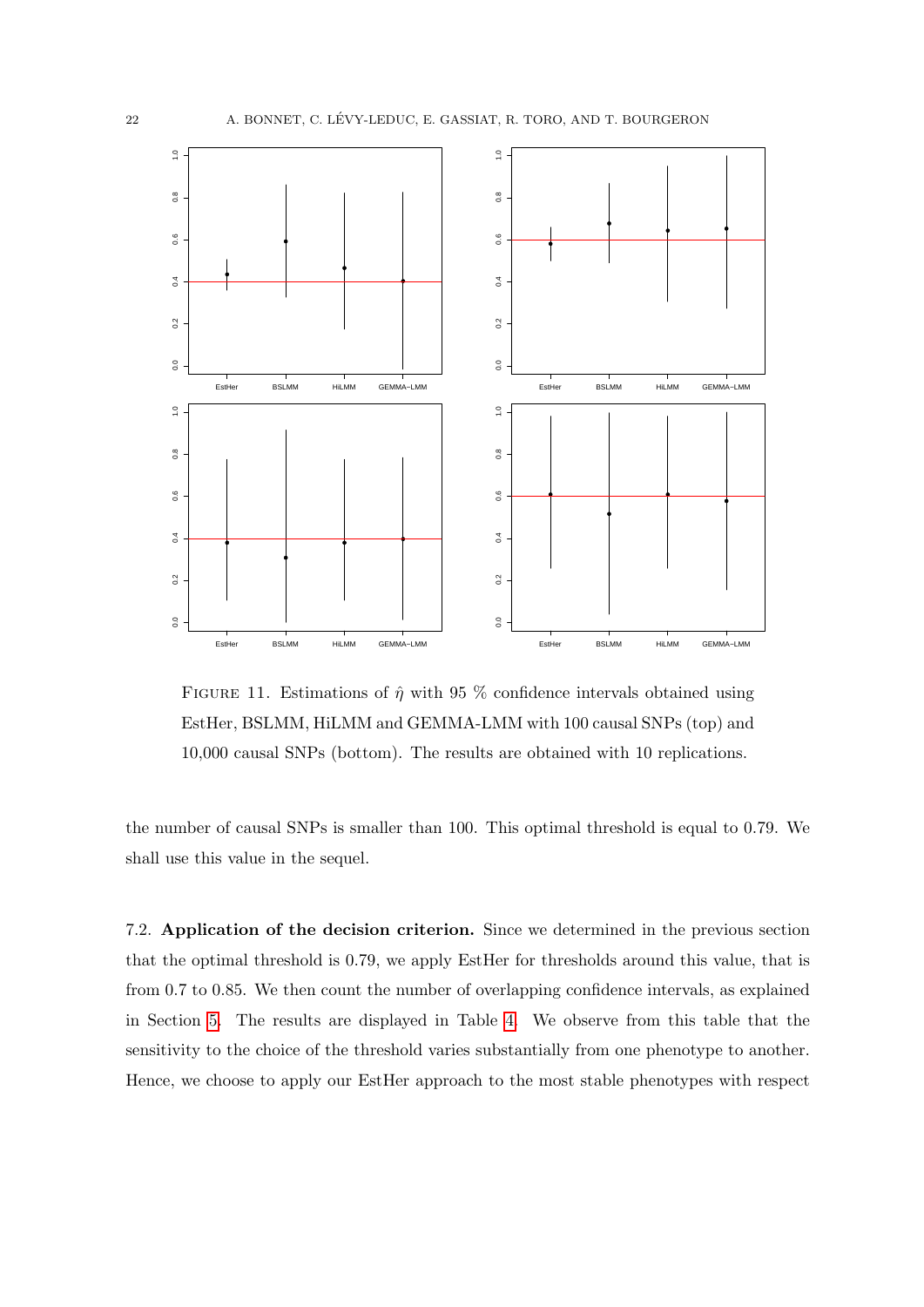<span id="page-22-0"></span>

Figure 12. Times (in seconds) to compute one heritability estimation with BSLMM (crosses) and EstHer (dots) by using 16 thresholds for  $n = 2000$  and different values of  $N$  from 50,000 to 200,000.

<span id="page-22-1"></span>

FIGURE 13. Absolute value of the difference between  $\eta^*$  and  $\hat{\eta}$  for thresholds from 0.6 to 0.9, and for different values of  $qN$ : (a) 50 causal SNPs, (b) 100 causal SNPs. Each difference has been computed as the mean of 10 replications.

to our criterion, namely pa, amy and acc. For the other phenotypes we recommand to apply HiLMM or another similar approach such as GCTA or GEMMA-LMM.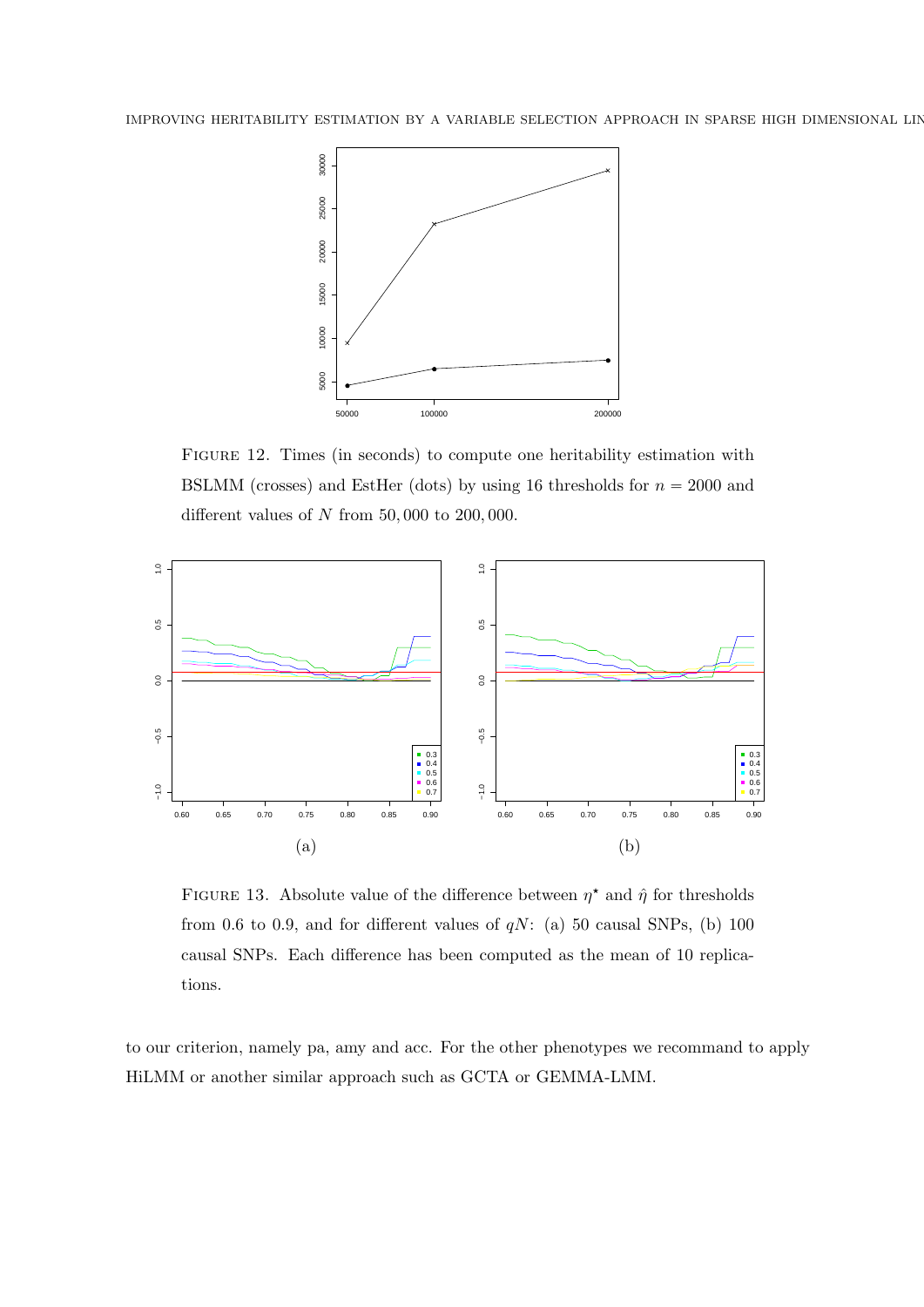Table 4. Mean value of the number of overlapping confidence intervals for 16 thresholds from 0.7 to 0.85.

| Phenotype   | Number of thresholds |  |  |
|-------------|----------------------|--|--|
| Bv          | 7.19                 |  |  |
| Hip         | 7.5                  |  |  |
| <b>I</b> cv | 7.37                 |  |  |
| Acc         | 9.94                 |  |  |
| Amy         | 9.88                 |  |  |
| Th          | 7.5                  |  |  |
| Ca          | 7.13                 |  |  |
| Pu          | 7.13                 |  |  |
| Pa          | 10.75                |  |  |

<span id="page-23-1"></span>

Figure 14. (a) Heritability estimations of bv, icv, th, pu, pa, hip, amy, acc, and ca with 95% confidence intervals obtained using EstHer or HiLMM according to the outcome of our decision criterion. (b) Heritability estimations of bv, icv, th, pu, pa, hip, amy, acc and ca with 95% confidence intervals obtained using HiLMM.

<span id="page-23-0"></span>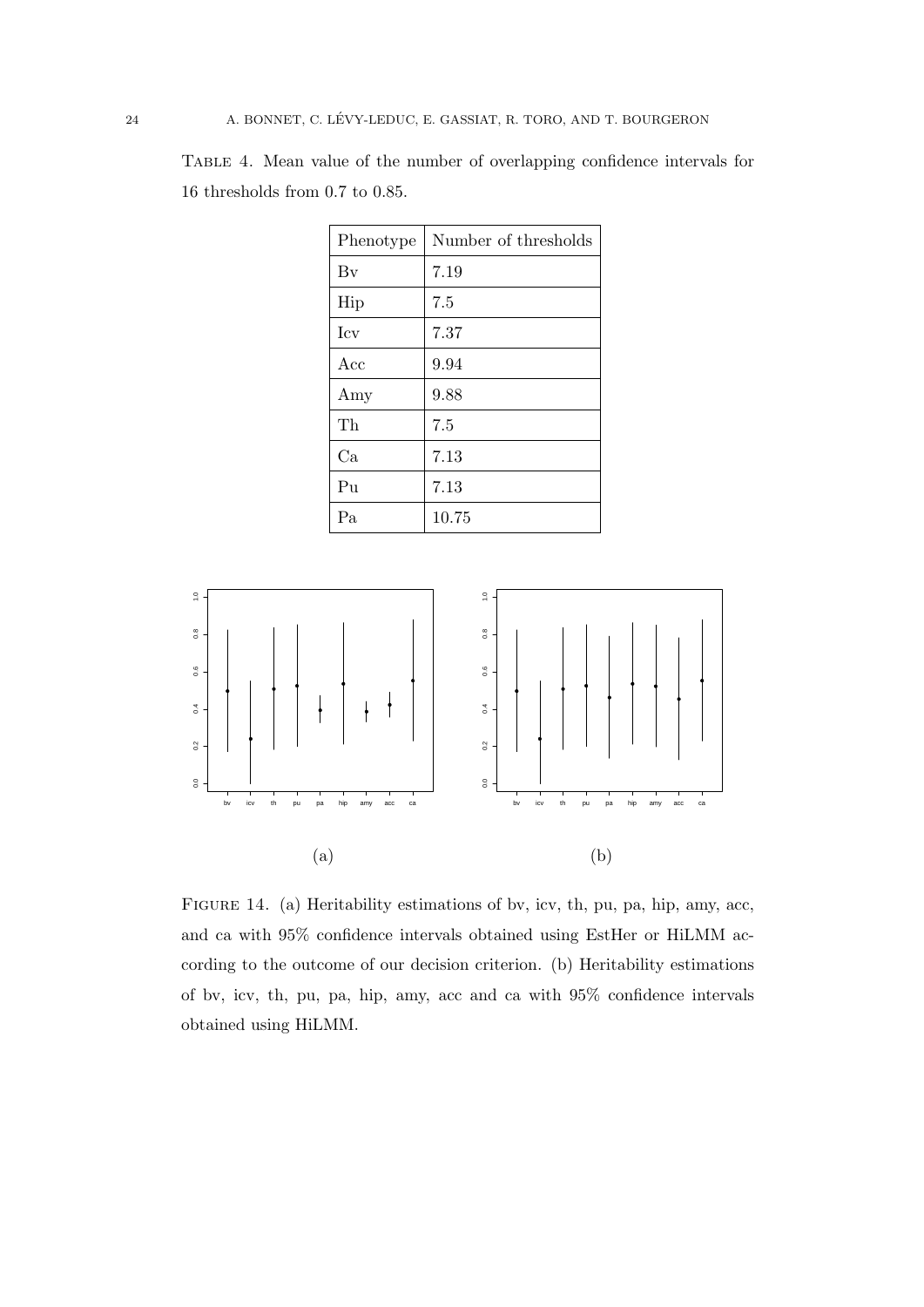7.3. Results. Figure [14](#page-23-1) (a) shows the heritability estimation with 95 % confidence intervals for all phenotypes, using either EstHer or HiLMM according to the outcome of our decision criterion. Figure [14](#page-23-1) (b) shows the results obtained by using HiLMM, namely without any variable selection step. We compare our results with the ones obtained by [\[19\]](#page-26-1) who estimated the heritability of the same phenotypes by using the software GCTA. On the one hand, we can see from Figure [14](#page-23-1) that in the cases where EstHer is used the confidence intervals given by our methodology are substantially smaller and included in those provided by either HiLMM or [\[19\]](#page-26-1). On the other hand, when HiLMM is used our results are on a par with those obtained by [\[19\]](#page-26-1). Moreover, our approach provides a list of SNPs which may contribute to the variations of a given phenotype and which could be further analyzed from a biological point of view in order to identify new biological pathways.

# 8. CONCLUSION

We propose in this paper a practical method to estimate the heritability in sparse linear mixed models using variable selection tools, as well as confidence interval obtained thanks to a non parametric bootstrap approach. Our approach is implemented in the R package EstHer which is available from the Comprehensive R Archive Network (CRAN) and from the web page of the first author. In the course of this study, we showed that our approach has two main features which makes it very attractive. Firstly, it is very efficient from a statistical point of view since it provides confidence intervals considerably smaller than those obtained with methods without variable selection. Secondly, its very low computational burden makes its use feasible on very large data sets coming from quantitative genetics.

Moreover, we observed that the statistical performance of the EstHer approach are all the more impressive that the level of sparsity is high that is when  $q$  is small. For this reason, we also proposed an empirical criterion which allows the user to decide whether it is better to apply an approach that takes into account the sparsity and starts with a variable selection stage, namely EstHer, or an approach which ignores the potential sparsity in the observations, namely HiLMM.

# **ACKNOWLEDGMENTS**

The authors would like to thank Nicolai Meinshausen and Nicolas Verzelen for fruitful discussions and the IMAGEN consortium for providing the data.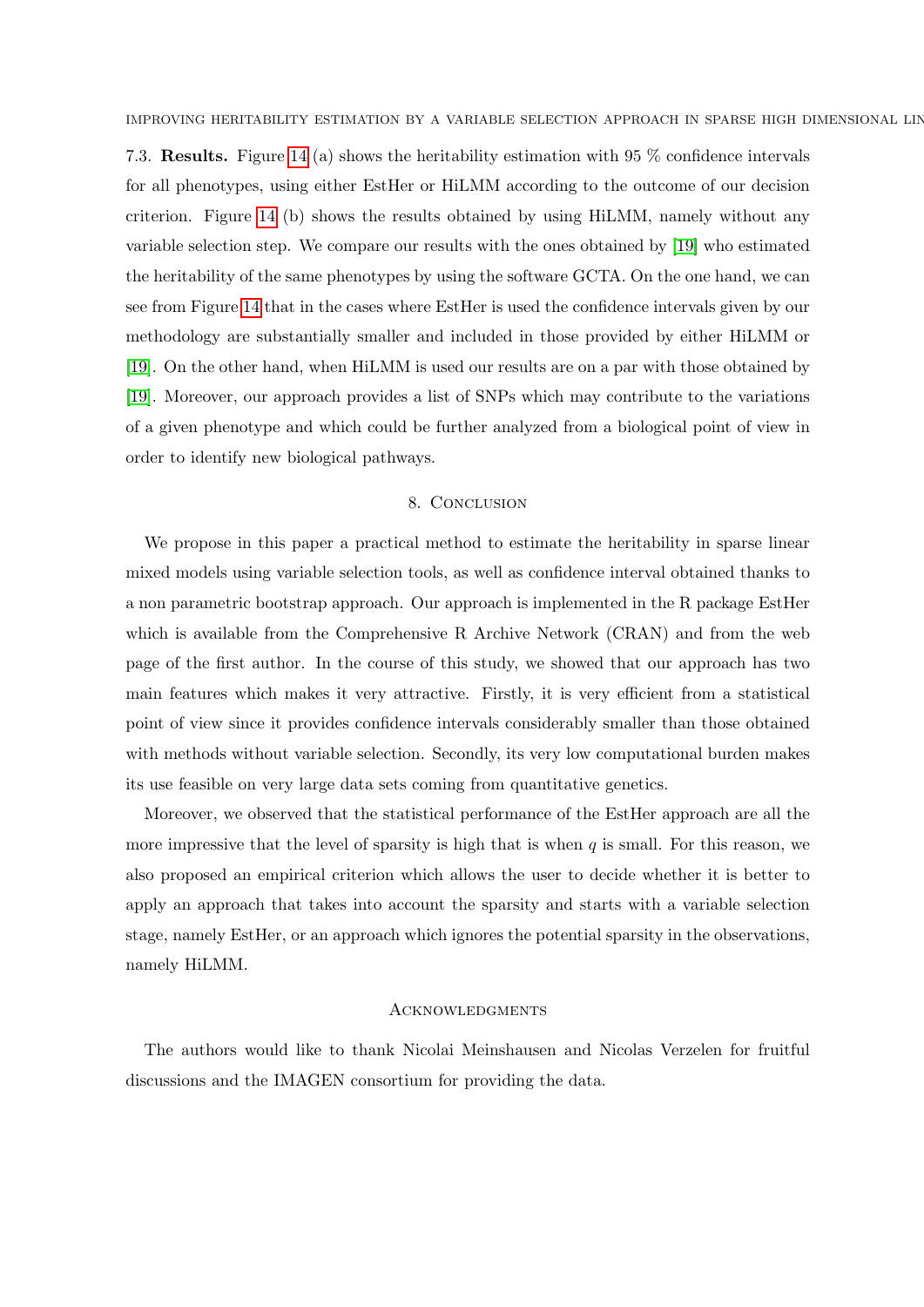#### **REFERENCES**

- <span id="page-25-3"></span>[1] D. G. Amaral, C. M. Schumann, and C. W. Nordahl. Neuroanatomy of autism. Trends in Neurosciences,  $31(3):137 - 145, 2008.$
- <span id="page-25-9"></span>[2] A. Beinrucker, U. Dogan, and G. Blanchard. Extensions of Stability Selection using subsamples of observations and covariates, 2014. arXiv:1407.4916v1.
- <span id="page-25-11"></span>[3] H. D. Bondell, A. Krishna, and S. K. Ghosh. Joint variable selection for fixed and random effects in linear mixed-effects models. Biometrics, 66(4):1069–1077, 2010.
- <span id="page-25-7"></span>[4] A. Bonnet, E. Gassiat, and C. Levy-Leduc. Heritability estimation in high-dimensional sparse linear mixed models. Electronic Journal of Statistics, 9(2):2099–2129, 2015.
- <span id="page-25-13"></span>[5] J. Fan and J. Lv. Sure independence screening for ultrahigh dimensional feature space. Journal of the Royal Statistical Society: Series B (Statistical Methodology), 70(5):849–911, 2008.
- <span id="page-25-10"></span>[6] Y. Fan and R. Li. Variable selection in mixed effects models. Annals of Statistics, 40(4):2043–2068, 2012.
- <span id="page-25-12"></span>[7] Y. Guan and M. Stephens. Bayesian variable selection regression for genome-wide association studies and other large-scale problems. The Annals of Applied Statistics, 5(3):1780–1815, 09 2011.
- <span id="page-25-14"></span>[8] P. Ji and J. Jin. UPS delivers optimal phase diagram in high-dimensional variable selection. Annals of Statistics, 40(1):73–103, 2012.
- <span id="page-25-0"></span>[9] B. Maher. Personal genomes: The case of the missing heritability. Nature, 456(7218):18–21, 2008.
- <span id="page-25-1"></span>[10] T. A. Manolio, F. S. Collins, N. J. Cox, D. B. Goldstein, L. A. Hindorff, D. J. Hunter, M. I. McCarthy, E. M. Ramos, L. R. Cardon, A. Chakravarti, J. H. Cho, A. E. Guttmacher, A. Kong, L. Kruglyak, E. Mardis, C. N. Rotimi, M. Slatkin, D. Valle, A. S. Whittemore, M. Boehnke, A. G. Clark, E. E. Eichler, G. Gibson, J. L. Haines, T. F. C. Mackay, S. A. McCarroll, and P. M. Visscher. Finding the missing heritability of complex diseases. Nature,  $461(7265):747-753$ , 2009.
- <span id="page-25-8"></span>[11] N. Meinshausen and P. Bühlmann. Stability selection. Journal of the Royal Statistical Society: Series B (Statistical Methodology), 72(4):417–473, 2010.
- <span id="page-25-15"></span>[12] N. Meinshausen and P. Buhlmann. Stability selection. Journal of the Royal Statistical Society, 72(4):417– 473, 2010.
- <span id="page-25-5"></span>[13] H. Patterson and R. Thompson. Recovery of inter-block information when block sizes are unequal. Biometrika, 58:545–554, 1971.
- <span id="page-25-4"></span>[14] M. Pirinen, P. Donnelly, and C. C. A. Spencer. Efficient computation with a linear mixed model on large-scale data sets with applications to genetic studies. The Annals of Applied Statistics, 7(1):369–390, 2013.
- <span id="page-25-6"></span>[15] S. Searle, G. Casella, and C. McCulloch. Variance Components. Wiley Series in Probability and Statistics. Wiley, 1992.
- <span id="page-25-2"></span>[16] R. G. Steen, C. Mull, R. McClure, R. M. Hamer, and J. A. Lieberman. Brain volume in first-episode schizophrenia. The British Journal of Psychiatry, 188(6):510–518, 2006.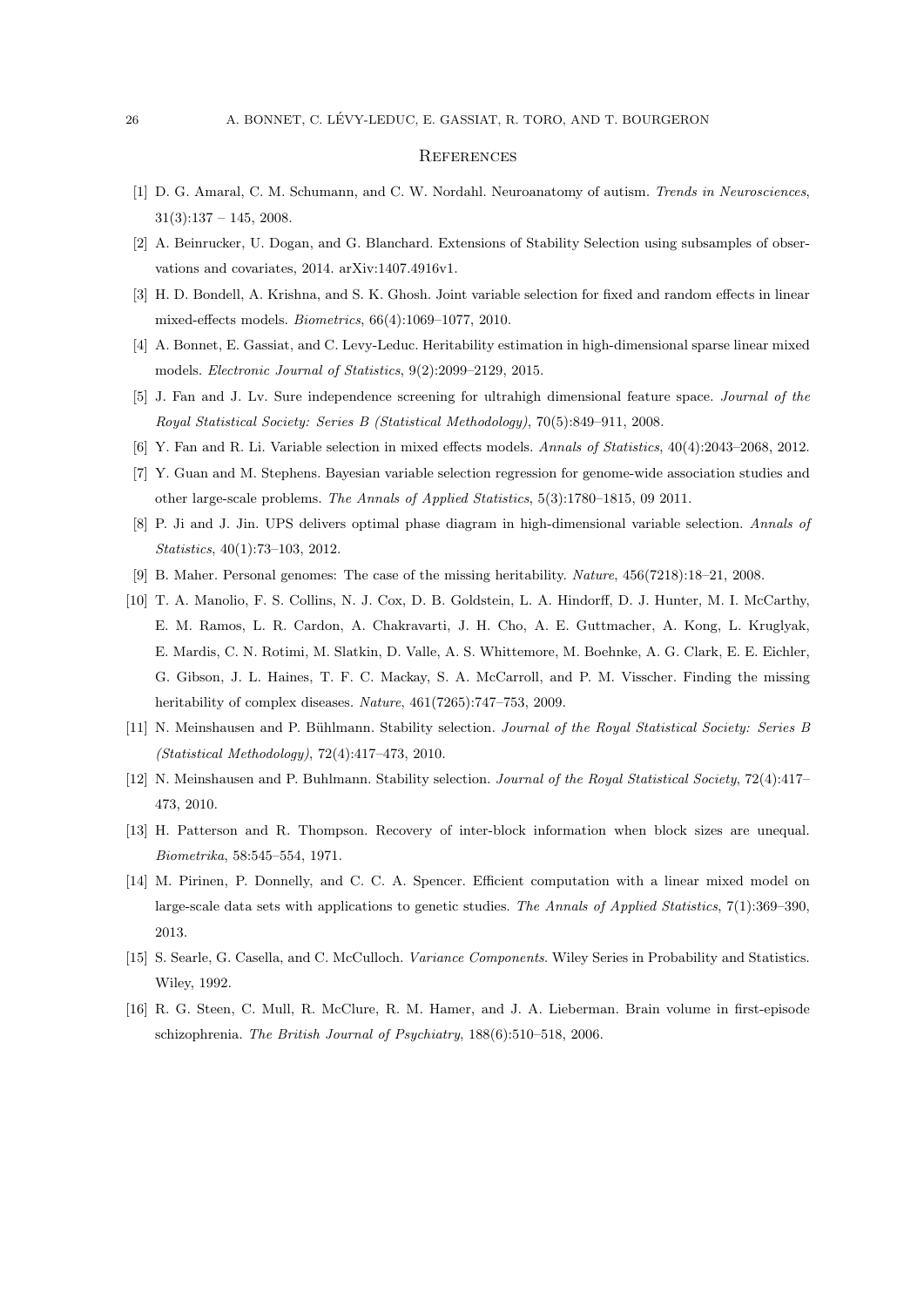IMPROVING HERITABILITY ESTIMATION BY A VARIABLE SELECTION APPROACH IN SPARSE HIGH DIMENSIONAL LIN

- <span id="page-26-0"></span>[17] J. L. Stein, S. E. Medland, A. A. Vasquez, D. P. Hibar, R. E. Senstad, A. M. Winkler, R. Toro, K. Appel, R. Bartecek, O. Bergmann, M. Bernard, A. A. Brown, D. M. Cannon, M. M. Chakravarty, A. Christoforou, M. Domin, O. Grimm, M. Hollinshead, A. J. Holmes, G. Homuth, J.-J. Hottenga, C. Langan, L. M. Lopez, N. K. Hansell, K. S. Hwang, S. Kim, G. Laje, P. H. Lee, X. Liu, E. Loth, A. Lourdusamy, M. Mattingsdal, S. Mohnke, S. M. Maniega, K. Nho, A. C. Nugent, C. O'Brien, M. Papmeyer, B. Putz, A. Ramasamy, J. Rasmussen, M. Rijpkema, S. L. Risacher, J. C. Roddey, E. J. Rose, M. Ryten, L. Shen, E. Sprooten, E. Strengman, A. Teumer, D. Trabzuni, J. Turner, K. van Eijk, T. G. M. van Erp, M.-J. van Tol, K. Wittfeld, C. Wolf, S. Woudstra, A. Aleman, S. Alhusaini, L. Almasy, E. B. Binder, D. G. Brohawn, R. M. Cantor, M. A. Carless, A. Corvin, M. Czisch, J. E. Curran, G. Davies, M. A. A. de Almeida, N. Delanty, C. Depondt, R. Duggirala, T. D. Dyer, S. Erk, J. Fagerness, P. T. Fox, N. B. Freimer, M. Gill, H. H. H. Goring, D. J. Hagler, D. Hoehn, F. Holsboer, M. Hoogman, N. Hosten, N. Jahanshad, M. P. Johnson, D. Kasperaviciute, J. W. Kent, P. Kochunov, J. L. Lancaster, S. M. Lawrie, D. C. Liewald, R. Mandl, M. Matarin, M. Mattheisen, E. Meisenzahl, I. Melle, E. K. Moses, T. W. Muhleisen, M. Nauck, M. M. Nothen, R. L. Olvera, M. Pandolfo, G. B. Pike, R. Puls, I. Reinvang, M. E. Renteria, M. Rietschel, J. L. Roffman, N. A. Royle, D. Rujescu, J. Savitz, H. G. Schnack, K. Schnell, N. Seiferth, C. Smith, V. M. Steen, M. C. Valdes Hernandez, M. Van den Heuvel, N. J. van der Wee, N. E. M. Van Haren, J. A. Veltman, H. Volzke, R. Walker, L. T. Westlye, C. D. Whelan, I. Agartz, D. I. Boomsma, G. L. Cavalleri, A. M. Dale, S. Djurovic, W. C. Drevets, P. Hagoort, J. Hall, A. Heinz, C. R. Jack, T. M. Foroud, S. Le Hellard, F. Macciardi, G. W. Montgomery, J. B. Poline, D. J. Porteous, S. M. Sisodiya, J. M. Starr, J. Sussmann, A. W. Toga, D. J. Veltman, H. Walter, M. W. Weiner, J. C. Bis, M. A. Ikram, A. V. Smith, V. Gudnason, C. Tzourio, M. W. Vernooij, L. J. Launer, C. DeCarli, and S. Seshadri. Identification of common variants associated with human hippocampal and intracranial volumes. Nat Genet, 44(5):552–561, 2012.
- <span id="page-26-5"></span>[18] R. Tibshirani. Regression shrinkage and selection via the lasso. Journal of the Royal Statistical Society, Series B, 58(1):267–288, 1996.
- <span id="page-26-1"></span>[19] R. Toro, J.-B. Poline, G. Huguet, E. Loth, V. Frouin, T. Banaschewski, G. J. Barker, A. Bokde, C. Büchel, F. Carvalho, P. Conrod, M. Fauth-B¨uhler, H. Flor, J. Gallinat, H. Garavan, P. Gowloan, A. Heinz, B. Ittermann, C. Lawrence, H. Lemaître, K. Mann, F. Nees, T. Paus, Z. Pausova, M. Rietschel, T. Robbins, M. Smolka, A. Ströhle, G. Schumann, and T. Bourgeron. Genomic architecture of human neuroanatomical diversity. Molecular Psychiatry, 20(8):1011–1016, 2015.
- <span id="page-26-4"></span>[20] N. Verzelen. Minimax risks for sparse regressions: Ultra-high dimensional phenomenons. Electronic Journal of Statistics, 6:38–90, 2012.
- <span id="page-26-3"></span>[21] J. Yang, B. Benyamin, B. P. McEvoy, S. Gordon, A. K. Henders, D. R. Nyholt, P. A. Madden, A. C. Heath, N. G. Martin, G. W. Montgomery, M. E. Goddard, and P. M. Visscher. Common snps explain a large proportion of the heritability for human height. Nature Genetics, 42(7):565–569, 2010.
- <span id="page-26-2"></span>[22] J. Yang, S. H. Lee, M. E. Goddard, and P. M. Visscher. GCTA: A tool for genome-wide complex trait analysis. The American Journal of Human Genetics,  $88(1)$ :76 – 82, 2011.